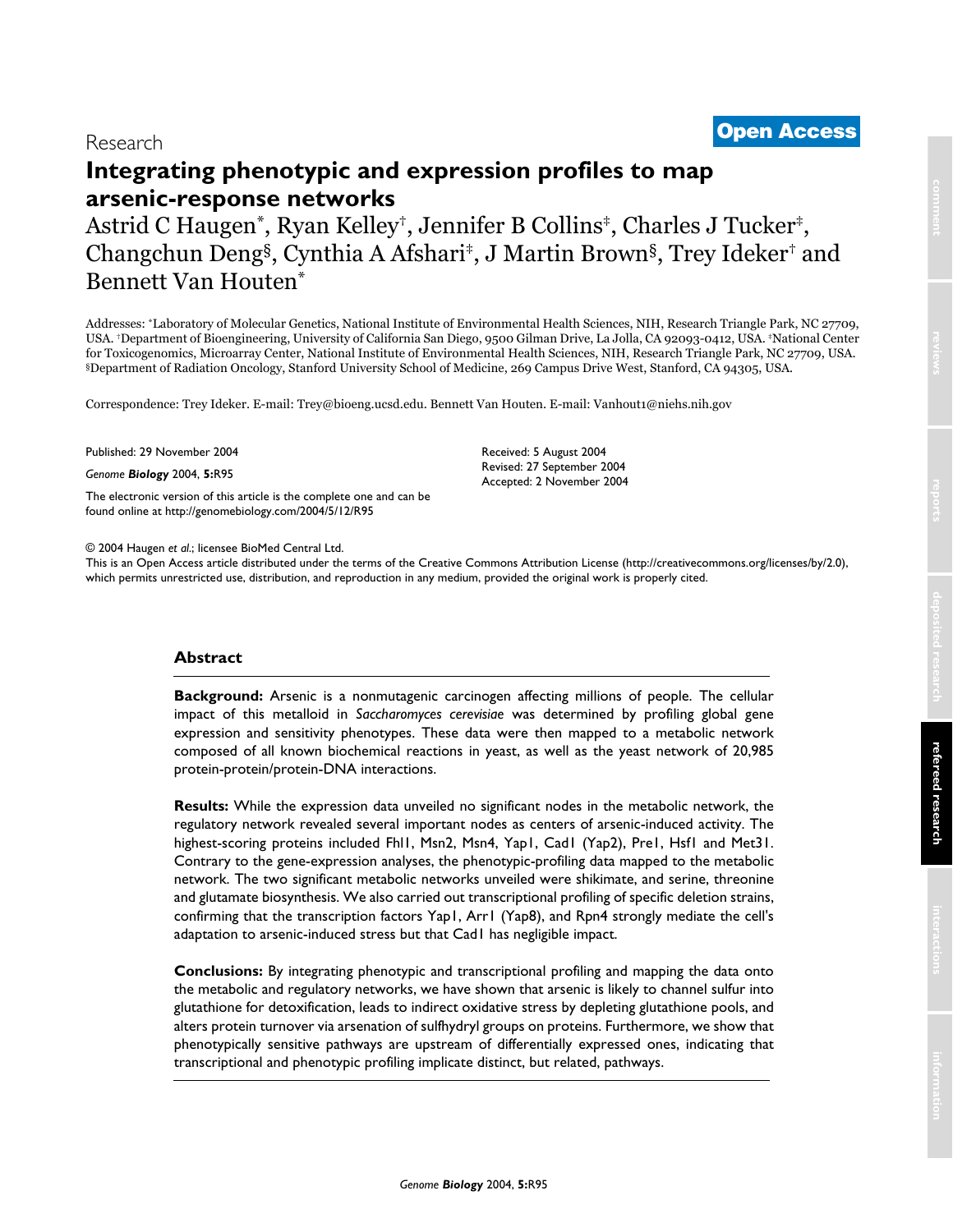### **Background**

Global technologies in the budding yeast *Saccharomyces cerevisiae* have changed the face of biological study from the investigation of individual genes and proteins to a systemsbiology approach involving integration of global gene expression with protein-protein and protein-DNA information [1]. These data, when combined with phenotypic profiling of the deletion mutant library of nonessential genes, allow an unparalleled assessment of the responses of yeast to environmental stressors [[2-](#page-16-0)4]. In this study, we used these two genomic approaches to study the response of yeast to arsenic, a toxicant present worldwide, affecting millions of people [5].

Arsenic, a ubiquitous environmental pollutant found in drinking water, is a metalloid and human carcinogen affecting the skin and other internal organs [6]. It is also implicated in vascular disorders, neuropathy, diabetes and as a teratogen [7]. Furthermore, arsenic compounds are also used in the treatment of acute promyelocytic leukemia [\[8-](#page-16-1)[10](#page-16-2)]. Consequently, the potential for future secondary tumors resulting from such therapy necessitates an understanding of the mechanisms of arsenic-mediated toxicity and carcinogenicity. However, even though a number of arsenic-related genes and processes related to defective DNA repair, increased cell proliferation and oxidative stress have been described, the exact mechanisms of arsenic-related disease remain elusive [11-19]. This is, in part, due to the lack of an acceptable animal model that faithfully recapitulates human disease [15].

A number of proteins involved in metalloid detoxification have been described in different organisms, including *Saccharomyces cerevisiae*. Bobrowicz *et al*. [20] found that Arr1 (also known as Yap8 and which is a member of the YAP family that shares a conserved bZIP DNA-binding domain) confers resistance to arsenic by directly or indirectly regulating the expression of the plasma membrane pump Arr3 (also known as Acr3), another mechanism for arsenite detoxification of yeast in addition to the transporter gene, *YCF1* [21]. Arr<sub>3</sub> is 37% identical to a *Bacillus subtilis* putative arsenic-resistance protein and encodes a small (46 kilodalton (kDa)) efflux transporter that extrudes arsenite from the cytosol [22,23]. Ycf1, on the other hand, is an ATP-binding cassette protein that mediates uptake of glutathione-conjugates of AsIII into the vacuole [21,22]. Until recently, very little was known about arsenic-specific transcriptional regulation of detoxification genes. Wysocki *et al*. [24] found that Yap1 and Arr1 (called Yap8 in their paper) are not only required for arsenic resistance, but that Arr1 enhances the expression of Arr2 and Arr3 while Yap1 stimulates an antioxidant response to the metalloid. Menezes *et al*. [25], on the other hand, found that arsenite-induced expression of Arr2 and Arr3, as well as Ycf1, is likely to be regulated by both Arr1 (called Yap 8 in their paper) and Yap1.

Although Arr1 and Yap1 seem specifically suited for arsenic tolerance, the other seven YAP-family proteins are still worthy of investigation in light of the fact that each one regulates a specific set of genes involved in multidrug resistance with overlaps in downstream targets. One such interesting protein is Cad1 (Yap2). Although Yap1 and Cad1 are nearly identical in their DNA-binding domains, Yap1 controls a set of genes (including Ycf1) involved in detoxifying the effects of reactive oxygen species, whereas Cad1 controls genes that are overrepresented for the function of stabilizing proteins in an oxidant environment [26]. However, Cad1 also has a role in cadmium resistance. As arsenic has metal properties, it is conceivable that Cad1 might play a greater part in arsenic tolerance and perhaps more so than the oxidative-stress response gene, *YAP1*.

Understanding the role of AP-1-like proteins (such as YAP family members) in metalloid tolerance was one of the goals in this study within the realm of the larger objective - using an integrative experimental and computational approach to combine gene expression and phenotypic profiles (multiplexed competitive growth assay) with existing high-throughput molecular interaction networks for yeast. As a consequence we uncovered the pathways that influence the recovery and detoxification of eukaryotic cells after exposure to arsenic. Networks were analyzed to identify particular network regions that showed significant changes in gene expression or systematic phenotype. For each data type, independent searches were performed against two networks: the network of yeast protein-protein and protein-DNA interactions, corresponding to signaling and regulatory effects (the regulatory network); and the network of all known biochemical reactions in yeast (the metabolic network). For the gene-expression analysis, we found several significant regions in the regulatory network, suggesting that Yap1 and Cad1 have an important role. However, no significant regions in the metabolic network were found. In order to test the functional significance of Yap1 and Cad1, we used targeted gene deletions of these and other genes, to test a specific model of transcriptional control of arsenic responses.

In contrast to the gene-expression data, the phenotypic profile analysis revealed no significant regions in the regulatory network, but two significant metabolic networks. Furthermore, we found that phenotypically sensitive pathways are upstream of differentially expressed ones, indicating that metabolic pathway associations can be discerned between phenotypic and transcriptional profiling. This is the first study to show a relationship between transcriptional and phenotypic profiles in the response to an environmental stress.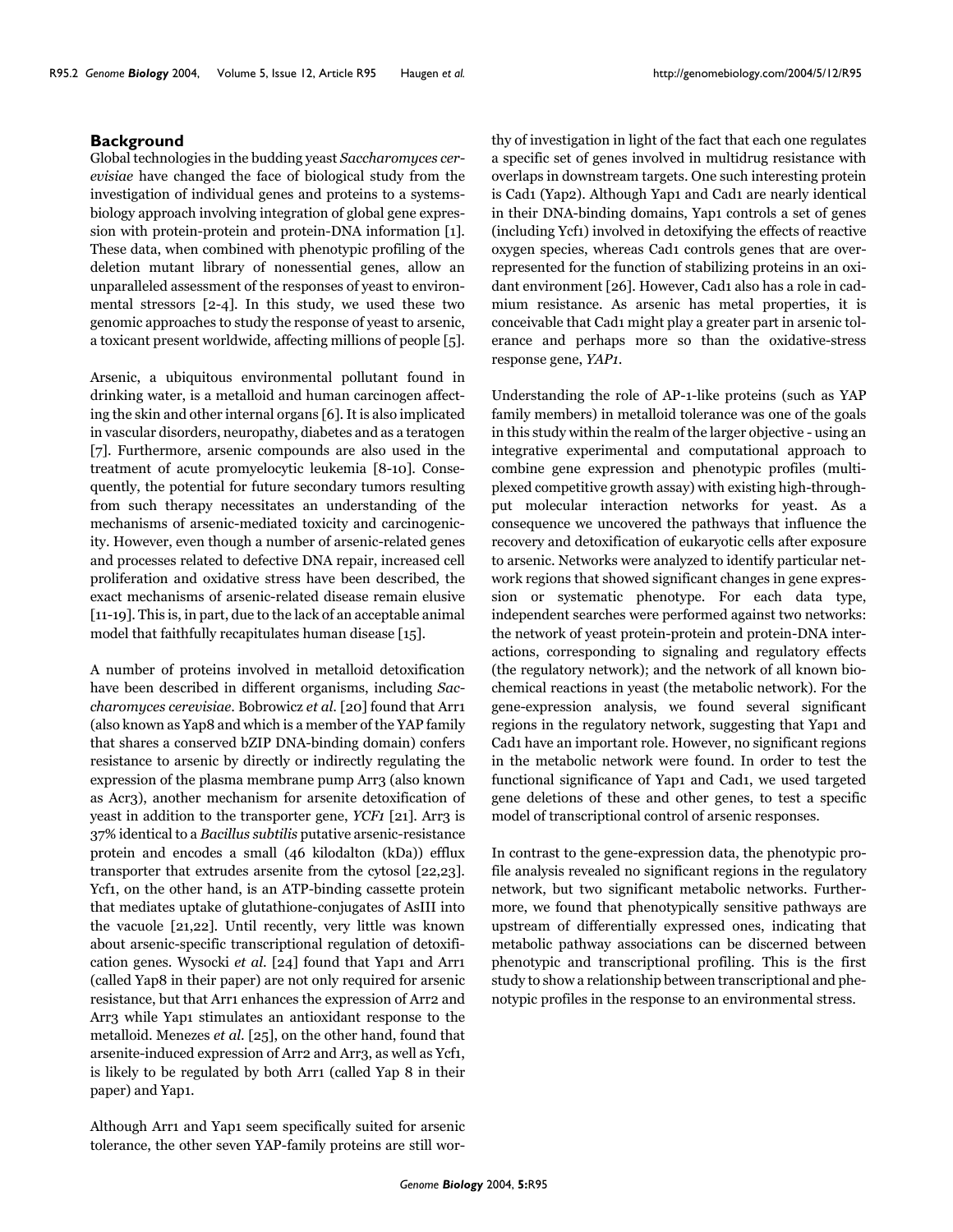#### <span id="page-2-0"></span>**Table 1**

#### **Pathways enriched for genes significantly expressed in response to arsenic**

| Category                                  | Differentially expressed genes | Pathway size            | p-value         | Significant |
|-------------------------------------------|--------------------------------|-------------------------|-----------------|-------------|
| <b>KEGG</b> pathway                       |                                |                         |                 |             |
| Cell cycle reference pathway              | 8                              | 87                      | 0.9072          | False       |
| Galcatose metabolism                      | 5                              | 15                      | 0.0391          | False       |
| <b>Glutathione metabolism</b>             | 6                              | $\mathbf{H}$            | 0.0014          | True        |
| MAPK signaling pathway                    | 7                              | 55                      | 0.609           | False       |
| Methionine metabolism                     | 8                              | $\mathbf{H}$            | I.07E-05        | <b>True</b> |
| Proteasome                                | 9                              | 30                      | 0.0127          | False       |
| Purine metabolism                         | 4                              | 139                     | 0.8991          | False       |
| Pyrmidine metabolism                      | 8                              | 80                      | 0.8515          | False       |
| Sulfur metabolism                         | 7                              | $\overline{\mathbf{z}}$ | 7.15E-07        | <b>True</b> |
| Serine, threonine and glycine metabolism  | 8                              | 25                      | 0.0125          | False       |
| Citrate cycle                             | 4                              | 22                      | 0.3345          | False       |
| Starch and sucrose                        | 9                              | 31                      | 0.0159          | False       |
| Pyruvate                                  | 4                              | 25                      | 0.4292          | False       |
| Reductive carboxylate                     | 5                              | 16                      | 0.0508          | False       |
| Second messenger signaling                | 3                              | 19                      | 0.472           | False       |
| Valine, leucine, isoleucine               | $\overline{2}$                 | $\overline{13}$         | 0.5313          | False       |
| Circadian rhythm                          | $\overline{2}$                 | 9                       | 0.7398          | False       |
| Porphyrin and chlorophyll metabolism      | 7                              | 74                      | 0.8782          | False       |
| Selenoamino-acid metabolism               | 10                             | 12                      | 8.36E-08        | True        |
| Ubiquitin-mediated proteolysis            | $\overline{2}$                 | 29                      | 0.9133          | False       |
| Cysteine metabolism                       | $\overline{2}$                 | 4                       | 0.088           | False       |
| Fructose and mannose                      | 6                              | 15                      | 0.0093          | False       |
| Carbon fixation                           | 3                              | 15                      | 0.3207          | False       |
| Alanine and aspartate                     | $\overline{2}$                 | 24                      | 0.8477          | False       |
| Glutamate                                 | 3                              | 19                      | 0.472           | False       |
| Methane                                   | $\overline{2}$                 | 4                       | 0.088           | False       |
| <b>Gene Ontology (biological process)</b> |                                |                         |                 |             |
| Biological process                        | 72                             | 436                     | 0.0244          | False       |
| <b>Cell communication</b>                 | 72                             | 270                     | $< 1.00E - 008$ | True        |
| Cell growth and maintenance               | 47                             | 268                     | 0.0231          | False       |
| Cell surface linked signal transduction   | 4                              | 91                      | 0.3197          | False       |
| Developmental processes                   | 5                              | 32                      | 0.4233          | False       |
| Heat-shock response                       | $\overline{14}$                | 22                      | 5.40E-08        | <b>True</b> |
| Intracellular signaling                   | 9                              | 47                      | 0.1635          | False       |
| Serine threonine kinase signaling         | 5                              | 38                      | 0.5815          | False       |
| Signal transduction                       | 26                             | 172                     | 0.2656          | False       |
| <b>ATPase</b>                             | 3                              | 78                      | 0.9988          | False       |
| Cyclin                                    | 4                              | 29                      | 0.5499          | False       |

Transcript profiling reveals that arsenic affects glutathione, methionine, sulfur, selenoamino-acid metabolism, cell communication and heat-shock response. Genes were categorized by KEGG pathway and Simplified Gene Ontology. In total, 829 genes out of 6,240 had a significant alteration in expression in at least one experimental condition. Along with the size of each functional category, a statistical measure for the significance of the enrichment was calculated by using a hypergeometric test. The level of significance for this test (True-shown in bold, False) was determined using the Bonferroni correction, where the  $\alpha$  value is set at 0.05 and 27 and 11 tests were done for KEGG pathway and Simplified Gene Ontology, respectively.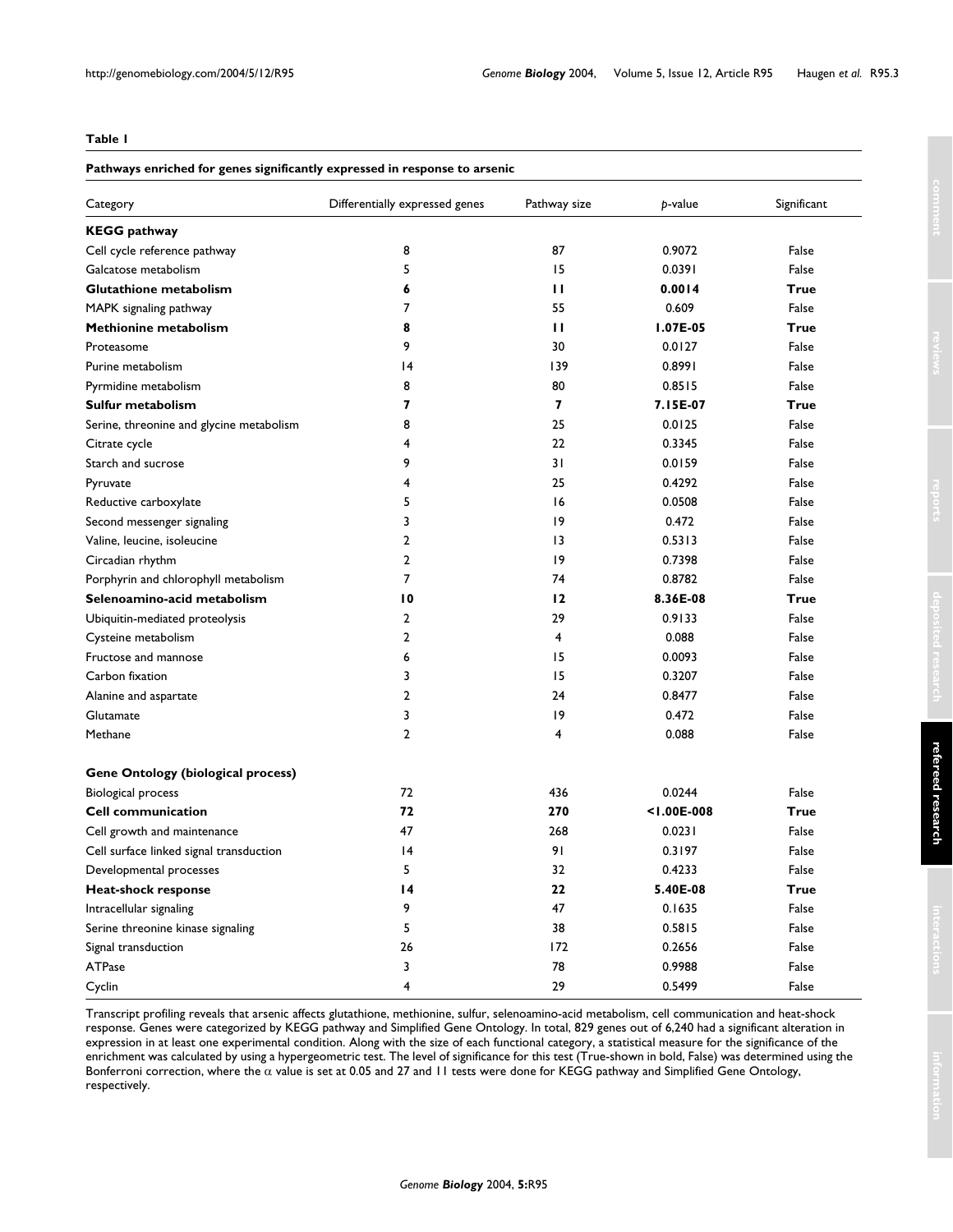#### **Results and discussion**

# **Transcript profiling reveals that arsenic affects glutathione, methionine, sulfur, selenoamino-acid metabolism, cell communication and heat-shock response**

Before gene-expression analysis of arsenic responses in *S. cerevisiae*, we performed a series of dose-response studies. We found that treatment of wild type cells with 100  $\mu$ M and 1 mM AsIII had a negligible effect on growth, but that these cells still exhibited a pronounced transcriptional response (see Additional data files 1 and 2). Microarray analysis of biological replicates (four chips per replicate experiment) of the high-dose treated cells (1 mM AsIII) clustered extremely well together when using Treeview (see Materials and methods, and Additional data file 2). The lower dose time-course (100 µM AsIII) showed the beginning of gene-expression changes at 30 minutes, with the robust changes occurring at 2 hours, or one cell division (see Additional data file 2). The 2 hour, 100 µM dose clustered together with the 30 minute, 1 mM biological replicates and was in fact so similar to them that an experiment of one set of four chips for the 2 hour lower dose was deemed sufficient. Furthermore, when combining the three datasets (2 hour, 100 µM AsIII and each 30 minute, 1 mM AsIII replicate data) and using a 95% confidence interval (see Materials and methods) we found 271 genes that were not only statistically significant in at least 75% of the total data (9 out of 12 chips), but also that the direction and level of expression of these genes were similar between the datasets. The lower dose time-course also included a 4 hour treatment, or two cell divisions. This experiment demonstrated the greatest degree of variability, indicating either a cycling effect or the cell's return to homeostasis, which was further exemplified by a decrease in the transcriptional response (see Additional data file 2).

Genes were categorized by Kyoto Encyclopedia of Genes and Genomes (KEGG) pathway and Simplified Gene Ontology (biological process, cellular component and molecular function) (Table [1](#page-2-0)). In total, 829 genes out of 6,240 had significantly altered expression (see Materials and methods) in at least one experimental condition. The categories significantly enriched for differentially expressed genes in the KEGG pathways were glutathione, methionine, sulfur and selenoaminoacid metabolism, and in the Simplified Gene Ontology (biological process), cell communication and heat-shock response (Table [1\)](#page-2-0).

# **Network mapping of transcript profiling data finds a stress-response network involving transcriptional activation and protein degradation**

We used the Cytoscape network visualization and modeling environment together with the ActiveModules network search plug-in to carry out a comprehensive search of the regulatory and metabolic networks [27,28]. The former consists of the complete yeast-interaction network of 20,985 interactions, in which 5,453 proteins are connected into circuits of protein-protein or protein-DNA interactions [29,30]. For each protein in this network, we defined a network neighborhood containing the protein and all its directly interacting partners. In the metabolic network, based on a reconstruction by Forster *et al*. [31] with 2,210 metabolic reactions and 584 metabolites, nodes represent individual reactions and edges represent metabolites. A shared metabolite links two reactions. We searched for sequences of related reactions governed by sensitive proteins (enzymes) in the phenotypic profiling data. To aid visualization, these sequences of reactions were combined to create metabolic pathways. We then identified the neighborhoods associated with significant changes in expression using the ActiveModules plug-in. This process resulted in the identification of seven significant neighborhoods in the regulatory network, centered on nodes Fhl1, Pre1, Yap1, Cad1, Hsf1, Msn2 and Msn4 (Figure 1). Together these neighborhoods narrow the significant data to 20% of the genes with the most significant changes in expression across one or more arsenic conditions (see Materials and methods and Additional data file 2). We did not find the emergence of any significant neighborhoods in the metabolic network.

Figure 1 (see following page)

Arsenic-induced signaling and regulatory mechanisms involve transcriptional activators and the proteasome. **(a-d)** Significant network neighborhoods (*p* < 0.005) uncovered by the ActiveModules algorithm, with the search performed at depth 1 (all nodes in the network are the nearest neighbors of one central node): (a) *FHL1* center; (b) *PRE1* center and proteasome complex; (c) *YAP1* and *CAD1* centers; (d) *HSF1* center. **(e)** An additional network centered on *MET31* with functional relevance to the arsenic response, which, however, did not reach significance in this analysis, *p* < 0.11. **(f)** An overview of the network relationships between major arsenic-responsive transcription factors. Shades of red, induced; shades of green, repressed; blue boxed outline, significant expression; orange arrows, protein-DNA interaction; blue dashed lines, protein-protein interactions. The 2 h, 100 µM AsIII condition was used for the visual mappings. Many of the genes mapped to the network neighborhoods and displayed in this figure are boxed for the sake of clarity and space, but are mostly significantly differentially expressed.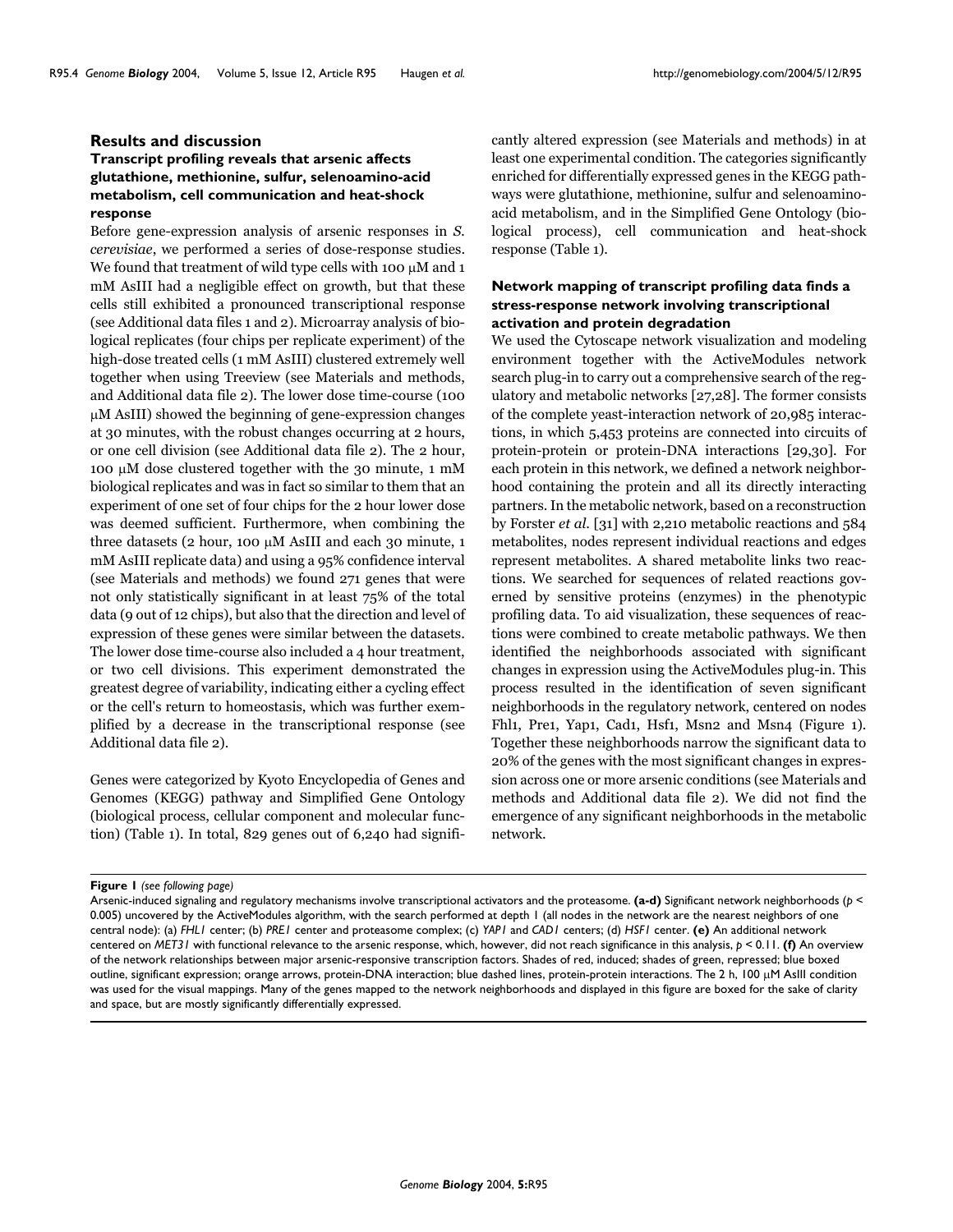

**Figure 1** *(see legend on previous page)*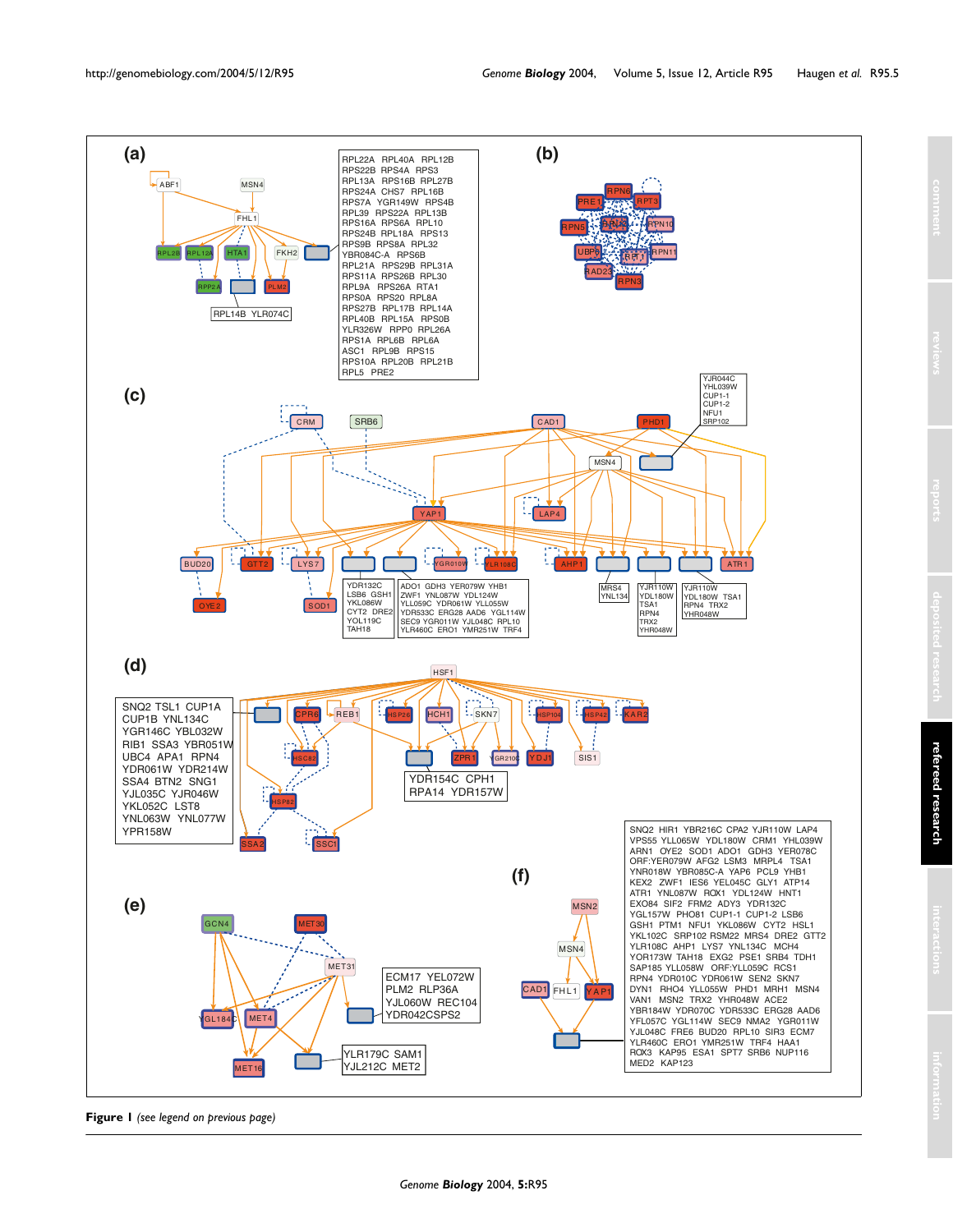The highest-scoring regulatory network neighborhood was defined by the transcription factor Fhl1 (Figure 1a). Its expression did not change significantly, but it was the highest-scoring node as judged by the significant expression changes observed for its surrounding neighborhood. Fhl1 controls a group of proteins important for nucleotide and RNA synthesis, as well as the synthesis and assembly of ribosomal proteins [32] which, from our data, are downregulated by arsenic exposure. Downregulation of ribosomal proteins in response to environmental stress has been reported previously [33,34], but to our knowledge this is the first association of Fhl1 as a key control element in this process. It seems likely that the repression of *de novo* protein synthesis in response to arsenic allows energy to be diverted to the increased expression of genes involved in stress responses and protection of the cell. One such pathway may involve sulfur metabolism, which leads to glutathione synthesis. In fact, included in Figure 1 is Met31 (Figure 1e), a transcriptional regulator of methionine metabolism, which interacts with Met4, an important activator of the sulfur-assimilation pathway that is probably involved in the glutathione-requiring detoxification process. While the differential expression of this neighborhood was not strictly significant according to ActiveModules (see Materials and methods), it has high biological relevance in light of the statistically significant alteration in expression categorized using KEGG pathways (Table [1\)](#page-2-0).

Another high-scoring neighborhood comprises part of the proteasome protein complex (Figure 1b). The components of the proteasome are likely to be upregulated to meet the increased demand for protein degradation brought about by the binding of AsIII to the sulfhydryl groups on proteins and/ or glutathione that subsequently interfere with numerous enzyme systems such as cellular respiration [7,15]. In this paper, we will propose that this occurs through indirect oxidative stress as a result of the depletion of glutathione.

# **The role of transcription factors Yap1 and Cad1 and the metalloid stress response**

Many of the central proteins in the significant neighborhoods uncovered by ActiveModules were transcription factors (Figure 1a,c-f). Although some of these proteins were not differentially expressed themselves, they were still high-scoring nodes because of the highly significant expression of their targets. This is also important to keep in mind as we discuss later which genes might be sensitive to arsenic, but not necessarily differentially expressed, and why many genes that are differentially expressed do not display sensitive phenotypes when deleted.

Transcription factors Msn2, Yap1, Msn4, Cad1 and Hsf1 were the central proteins for many of the significant neighborhoods found (Figure 1c,d,f). Together with several genes previously implicated in oxidative-stress responses, these neighborhoods compose a stress-response network [24,26,35-39]. Of particular interest are Yap1 and Cad1,

because of the high number of shared downstream targets (Figure 1c,f).

When overexpressed, Yap1 confers resistance to several toxic agents, and Yap1 mutants are hypersensitive to oxidants [33,[40](#page-17-0)-44]. Conversely, Cad1 responds strongly to cadmium, but not to hydrogen peroxide  $(H<sub>2</sub>O<sub>2</sub>)$  [26,35]. Following arsenic exposure, Yap1 is induced at least fourfold, with many of its downstream targets showing high levels of induction (see Additional data file 3). Several of its targets are among the most highly upregulated genes (as high as 178-fold for *OYE3* (encoding a NADPH dehydrogenase)). Moreover, Yap1 regulates *GSH1*, which encodes γ-glutamylcysteine synthetase (an enzyme involved in the biosynthesis of antioxidant glutathione), *TRX2* (the antioxidant thioredoxin), *GLR1* (glutathione reductase) and drug-efflux pumps *ATR1* and *FLR1* [35,[45](#page-17-1)-50]. It should be noted that *GSH1* and *ATR1* are examples of several genes also targeted by Cad1. All of these specified Yap1 targets are induced after arsenic exposure, recapitulating the toxicant's role as a likely oxidant. During the course of this work, Wysocki *et al*. [24] also implicated Yap1 in arsenic tolerance.

As Cad1 and Yap1 share many downstream targets, the genes defined by these transcription factors are very similar. To determine which transcription factor is playing the most active role in the high level of differential expression for this group (see Figure 1c,f), we tested the roles of both activators by treatment of *yap1*<sup>∆</sup> and *cad1*<sup>∆</sup> deletion strains with 100 µM AsIII for 2 hours (Additional data file 4). Surprisingly, we did not find that Cad1 was involved in regulation in response to arsenic-mediated stress. The *yap1*<sup>∆</sup> strain was not only sensitive to AsIII by phenotypic profiling (Additional data file 5) but also defective in the induction of several downstream enzymes with antioxidant properties (Figure [2a](#page-6-0),b). Conversely, the *cad1*<sup>∆</sup> strain displayed an almost identical profile to wild type, eliminating it as a strong factor in the arsenic response (Figure [2](#page-6-0)a,b). A list of arsenic-mediated genes with at least a twofold difference in expression compared to wild type for *yap1*<sup>∆</sup> and *cad1*<sup>∆</sup> is provided (Additional data files 6 and 7). These were generated using Rosetta Resolver with a *p*value less than 0.001 (see Materials and methods for more detail). Also, Additional data files 8 and 9 contain tables of genes failing to be induced or repressed (or showing such a decrease in expression that they no longer make significantly expressed gene lists) in the *yap1*<sup>∆</sup> and *cad1*<sup>∆</sup> experiments, compared to the parent experiment, after treatment with 100 µM AsIII for 2 hours. These are lists of genes that would be potentially regulated by Yap1 and Cad1 in the presence of arsenic.

## **The proteasome responds to arsenic, and Rpn4 mediates a transcriptional role**

Treatment of yeast with as little as 100 µM AsIII for 2 hours resulted in the induction of at least 14 ubiquitin-related and proteasome gene products (Figure 1b and Figure 3). The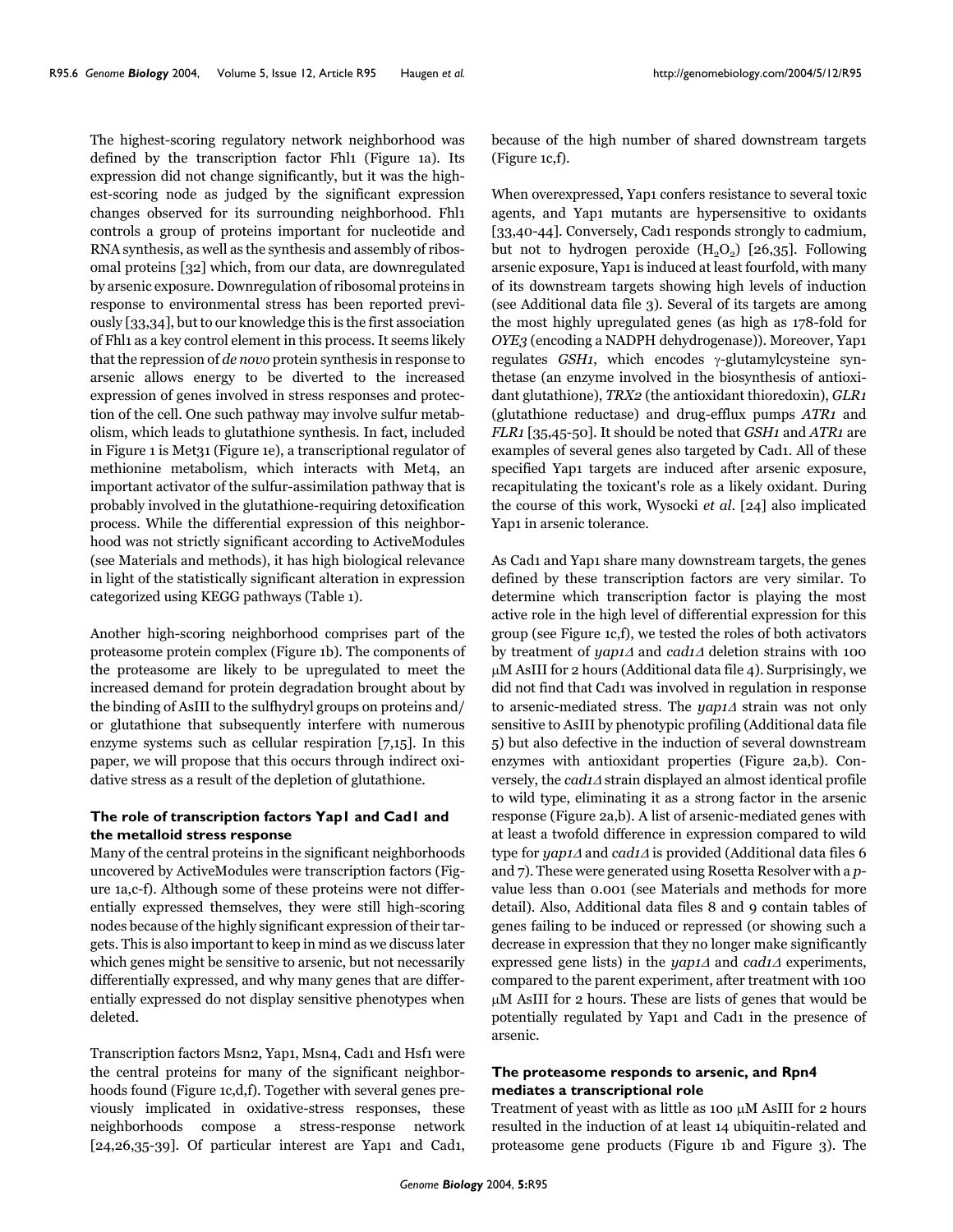<span id="page-6-0"></span>

### $Y$ ap1 is important for mediating the cell  $Y$  adaptation to arbeid  $Y$  and  $Y$  arsenic  $Y$  arsenic  $Y$  arsenic  $Y$  arbeid  $Y$  and  $Y$  arbeid  $Y$  arbeid  $Y$  and  $Y$  arbeid  $Y$  arbeid  $Y$  and  $Y$  arbeid  $Y$  arbeid  $Y$  and

Yap1 but not Cad1 is important for mediating the cell's adaptation to arsenic. **(a)** Self-organized heat map (dendograms were removed and boxes 1-3 indicate specific clusters) of 6,172 genes selected from the various indicated conditions. AsIII-treated parent wild type strain with normalized data values that are greater or less than those in condition(s) knocked-out Yap1, Cad1, Rpn4, or Arr1 treated with AsIII, by a factor of twofold. All knockouts tested revealed altered profiles compared to the wild type, except for *cad1*∆. **(b)** *yap1*<sup>∆</sup> (condition 2) loses induced expression of stress response genes found in box 1, such as SIR4, ISU2, MSN1, ATR1, CYT2, MDH1, AAD6, AAD4, TRR1, FLR1, GLR1 and GRE2. (c) rpn4 $\Delta$  (condition 4) loses induced expression of ubiquitinating and proteasomal genes found in box 3 - *UBP6*, *PRE8*, *PRE4*, *PRE7* and *PRE1*. **(d)** *arr1*<sup>∆</sup> (condition 5) loses repressed expression of sulfur amino-acid metabolism gene *SAM3* and glutamate biosynthesis gene *CIT2*, among others (box 2). *arr1*<sup>∆</sup> also loses induced expression of serine biosynthesis gene *SER3*, sulfur amino-acid metabolism gene *SAM4*, cell-cycle regulator *ZPR1*, spindle-checkpoint subunit *MAD2*, ribonucleotide reductase *RNR1*and RNA polymerase I transcription factor *RRN9*, to name a few (box 3). Red, induced; green, repressed. For a comprehensive list of genes affected in all

eukaryotic proteasome consists of a 20S protease core and a 19S regulator complex, which includes six AAA-ATPases known as regulatory particle triple-A proteins (RPT1-6p) [51,52]. Proteins are targeted for degradation by the proteasome via the covalent attachment of ubiquitin to a lysine side chain on the target protein (Figure 3). Conjugating enzymes then function together with ubiquitin-ligase enzymes to adhere to the target protein, and are tailored to carry out specific protein degradation in DNA repair, growth control, cellcycle regulation, receptor function and stress response, to name a few [53,54]. The apparent importance of Yap1 in response to possible oxidative damage by arsenic indicated a potential role for Rpn4 (induced eightfold, Figure 3). This is a 19S proteasome cap subunit, which also acts as a transcriptional activator of the ubiquitin-proteasome pathway and a variety of base-excision and nucleotide-excision DNA repair genes [34,55,56].

Rpn4 is required for tolerance to cytotoxic compounds and may regulate multidrug resistance via the proteasome [57]. Moreover, Owsianik *et al*. [57] identified an YRE (Yapresponse element) site present in the *RPN4* promoter. This YRE was found to be functional and important for the transactivation of *RPN4* by Yap1 in response to oxidative com-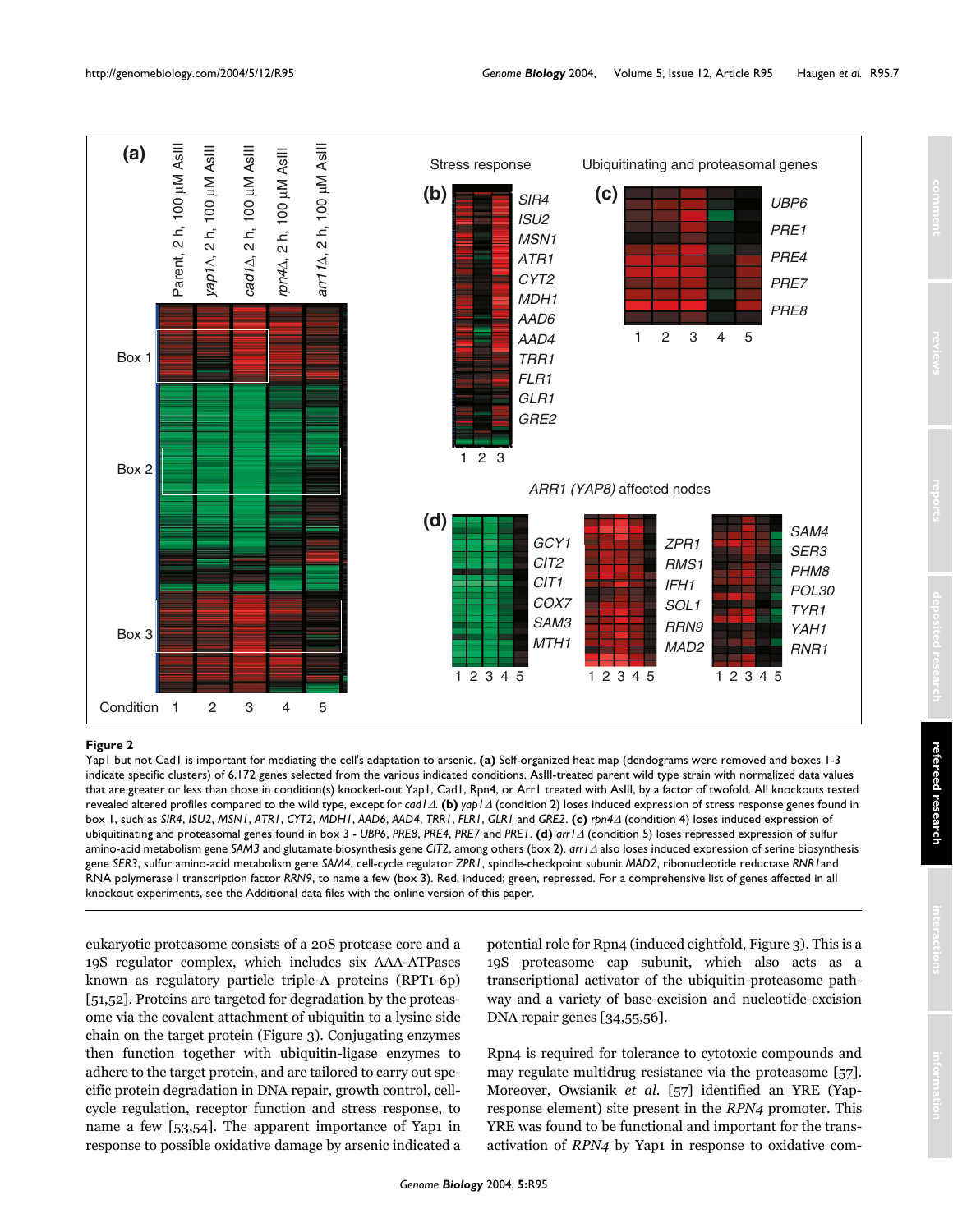

#### The ubiquities  $3$  responds to a respond to a respond to a respond to a respond to a respond to a respond to a respond to  $\alpha$

The ubiquitin (Ub) and proteasome system responds to arsenic-mediated toxicity. *S. cerevisiae* ubiquitin and proteasome pathways show differential expression in a number of key genes, including that for the proteasomal activator *RPN4*. Induction is denoted by red boxes with fold-change ranges representing the 2 h, 100 µM AsIII and 0.5 h, 1 mM AsIII experiments, respectively.

pounds, such as  $H_2O_2$ . However, we also located the Rpn4binding sequence, TTTTGCCACC, 47 bases distant from the open reading frame (ORF) of *YAP1*, indicating that Yap1 not only activates Rpn4, but that Rpn4 may in fact activate Yap1 [58]. In support of this hypothesis we found that relative to wild type, the level of Yap1 induction was lower in the *rpn4*<sup>∆</sup> strain under arsenic stress conditions, whereas Rpn4 was equally induced in the *yap1*<sup>∆</sup> strain (Additional data file 10).

With respect to wild type, the profile of *rpn4*<sup>∆</sup> after treatment with arsenic was the most dramatically altered, save for *arr1*<sup>∆</sup> (Figure [2](#page-6-0) and Additional data files 11 and 12). These data suggest that arsenic modification of sulfhydryl groups on proteins leads to protein inactivation and therefore degradation via the 26S proteasome. Another scenario is that the proteasome, and/or its proteases, is sensitive to arsenic-related events, leading to dysfunctional protein turnover and an increased requirement for 26S proteasome subunits. A similar idea was proposed for the direct methylating agent, methylmethane sulfonate [34].

#### *ARR1* **transcriptional responses**

Arr1 is structurally related to Yap1 and Cad1 [20,24]. However, little is known about how Arr1 may be involved in oxidative stress and/or multidrug resistance. Furthermore, Arr1 is not well represented by the interactions present in the yeast regulatory network. However, studies by Bobrowicz *et al*.

[20,59] show that the transcriptional activation of Arr3 requires the presence of the Arr1 gene product. Moreover, a report by Bouganim *et al*. [60] supports our finding that Yap1 also is important for arsenic resistance. They show that overproduction of Yap1 blocks the ability of Arr1 to fully activate Arr3 expression at high doses of arsenite, suggesting that Yap1 can compete for binding to the promoter of the Arr1 target gene, *ARR3*. While this paper was being written, Tamas and co-workers [24] showed that Arr1 transcriptionally controls Arr2 and Arr3 expression from a plasmid containing their promoters fused to the *lacZ* gene and measuring βgalactosidase activities. This was done by growing the cells for 20 hours with a low dose of metalloid and spiking the concentration to 1 mM AsIII for the last 2 hours of incubation. These experiments showed that *ARR1* deletion resulted in complete loss of Arr3-*lacZ* induction, whereas *YAP1* deletion did not significantly affect induction. Similar results were obtained for the Arr2-*lacZ* induction assay and the authors concluded that Yap1 has a role in metalloid-dependent activation of oxidative stress response genes, whereas the main function of Arr1 seems linked to the control of Arr2 and Arr3. Interestingly, this study was shortly followed by another from Menezes *et al*. [25] which found contrasting results when looking at mRNA and Northern-blot analysis. In this study, the induction of Arr2 and Arr3, after treatment with 2 mM AsIII for up to 90 minutes, did not occur in either the *ARR1*-deleted strain or the *YAP1*-deleted strain. These authors conclude that the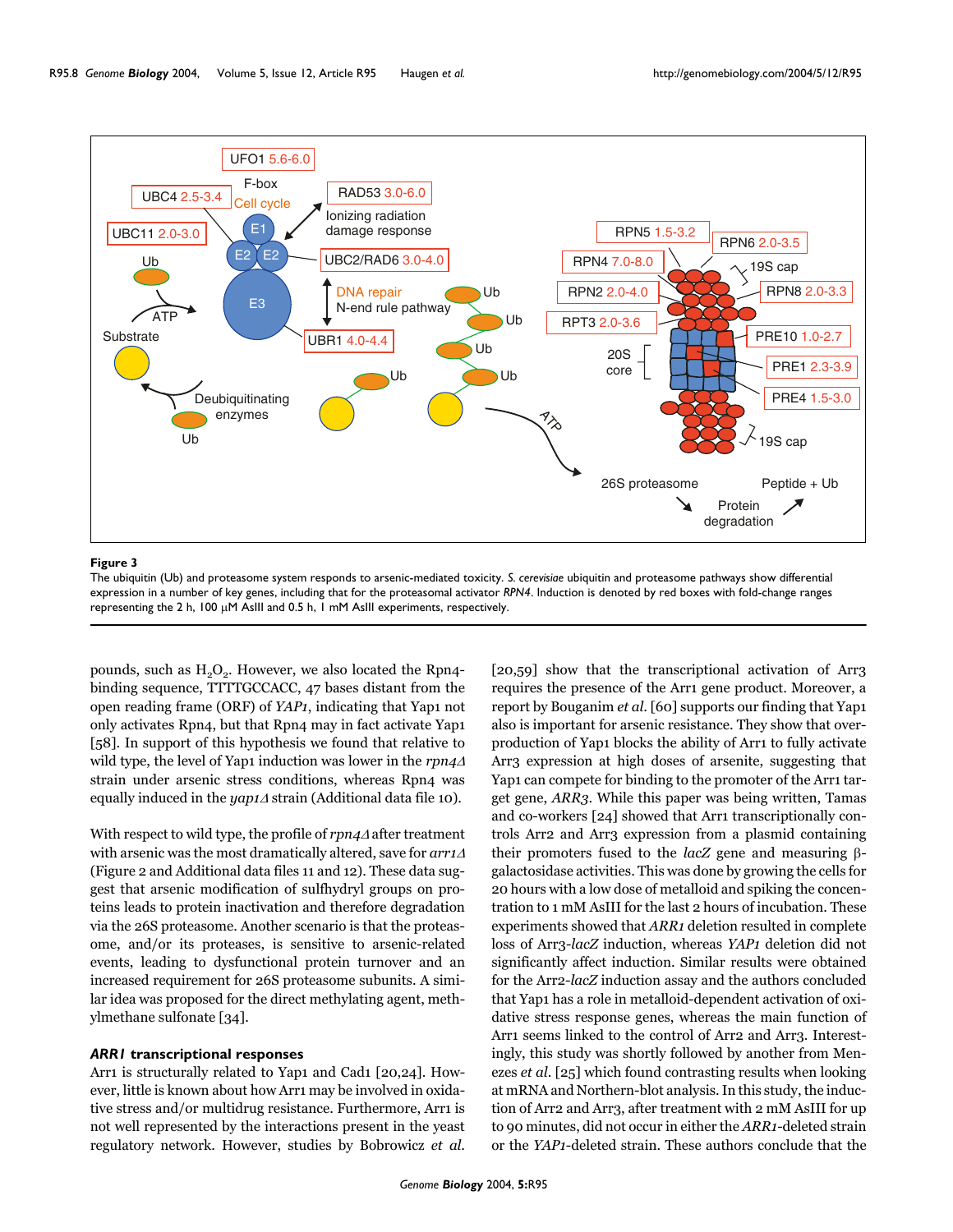requirement for both *YAP1* and *ARR1* is vital to yeast in the function of regulating and inducing genes important for arsenic detoxification. Finally, transcription profiling experiments presented here show that the arsenic transport proteins Arr2 and Arr3 are still expressed (2.9-fold induction for Arr2 and 1.8-fold for Arr3, respectively) in the *ARR1* mutant, but show defective induction in the *yap1*<sup>∆</sup> strain treated in parallel (Additional data files 4 and 10). These results indicate that Yap1 may control Arr2 and Arr3 when yeast is subjected to 100 µM AsIII for 2 hours.

Our results and those of Menezes *et al*. [25], in contrast to the results of Tamas and colleagues [24], might be explained by the following. Our and Menezes *et al.*'s studies looked at genes in the normal chromosome context rather than genes ectopically expressed from a plasmid; in addition, in our study, we treated the yeast with 100 µM AsIII while Wysocki *et al*. [24] started with a low dose, but spiked the concentration to 1 mM AsIII in the last 2 hours of incubation. However, Menezes *et al*. [25] used an even higher dose (2 mM AsIII for a time-course ending at 90 minutes) and obtained more similar results to ours, with the exception that their Northernblot analysis, which can sometimes miss relatively small changes, indicated an apparent lack of induction of *ARR2* or *ARR3* in either the *ARR1*- or *YAP1*-deleted strains. Taken together, these data indicate that both *ARR1* and *YAP1* are important genes involved in the process of arsenite detoxification in the yeast cell, but because of the different strains and treatment protocols used between these three studies, further experiments are warranted to resolve the differences.

Other interesting results from our transcription profiling of the *arr1*<sup>∆</sup> and parent strains after arsenic treatment (Figure [2](#page-6-0)a,d and Additional data files 13 and 14), included large differences in expression as a whole and in particular the inability of *arr1*<sup>∆</sup> to induce serine biosynthesis-related genes such as *SER3*, and sulfur and methionine amino-acid metabolism genes including *SAM4*. Conversely, *arr1*<sup>∆</sup> failed to repress *SAM3*, as well as *CIT2*, a glutamate biosynthesis gene, when compared to the parent profile.

These observations indicate that Arr1 may regulate sulfurassimilation enzymes that are necessary for arsenic detoxification. This is particularly interesting considering that the ActiveModules algorithm identified the node Met31 (Figure 1e), the transcriptional regulator of methionine metabolism which interacts with Met<sub>4</sub>, an important activator of the sulfur-assimilation pathway that is likely to be involved in the glutathione-requiring detoxification process. Sulfur metabolism was also a functional category in the Simplified Gene Ontology found to be significantly enriched by the hypergeometric statistical test (see Materials and methods) (Table [1](#page-2-0)). Furthermore, phenotypic profiling results discussed later show the importance of serine and glutamate metabolism in the sensitivity response to arsenic. Lastly, it is important to note that *arr1*<sup>∆</sup> also displays loss of expression of a number of ubiquitin-proteasome-related gene products, sharing similar expression patterns with *rpn4*<sup>∆</sup> (Additional data files 13 and 14) and suggesting that it may have a role in protein degradation as well.

### **Arsenic treatment stimulates cysteine and glutathione biosynthesis and leads to indirect oxidative stress**

Our arsenic-treatment experiments revealed the strong induction of over 20 enzymes in the KEGG sulfur amino acid and glutathione biosynthesis pathways (Table [1](#page-2-0)). This is consistent with the hypothesis that glutathione acts as a first line of defense against arsenic by sequestering and forming complexes with the toxic metalloid [21].

Dormer *et al*. [61] showed that *GSH1* induction by cadmium is dependent on the presence of Met<sub>4</sub>, Met<sub>31</sub>, Met<sub>32</sub> and Cbf1 in the transcriptional complex of MET genes. Met4 and Met32 are also differentially expressed in response to arsenic and interact with Met31, which defines a network neighborhood as shown in Figure 1e. The biological impact of the sulfur-related stress response was further exemplified by comparisons of our arsenic profiles to  $H_2O_2$  profiles (400 µM H2O2) from Causton *et al*. [62] (Table [2](#page-10-0)). Although we found many expected similarities between arsenic and  $H<sub>2</sub>O<sub>2</sub>$  geneexpression profiles in regard to oxidative-stress response genes, sulfur and methionine metabolism genes, in response to  $H<sub>2</sub>O<sub>2</sub>$  $H<sub>2</sub>O<sub>2</sub>$  $H<sub>2</sub>O<sub>2</sub>$ , were either repressed or did not change (Table 2). Furthermore, a study by Fauchon *et al*. [63] showed that yeast cells treated for 1 hour with 1 mM of the metal  $Cd^{2+}$ , responded by converting most of the sulfur assimilated by the cells into glutathione, thus reducing the availability of sulfur for protein synthesis. Our arsenic profile showed a similar response to the sulfur-assimilation profile seen with Cd2+ (Table [2\)](#page-10-0). As a consequence, arsenic may be conferring indirect rather than direct oxidative stress mediated by the depletion of glutathione, thus inhibiting the breakdown of increasing amounts of  $H<sub>2</sub>O<sub>2</sub>$  by glutathione peroxidase (*GPX2*, up 13-fold) (Figure [4\)](#page-9-0) [21,64].

# **Phenotypic profiling defines arsenic-sensitive strains and maps to the metabolic network**

To identify genes and pathways that confer sensitivity to arsenic, we identified deletion mutants with increased sensitivity to growth inhibition using a deletion mutant library of nonessential genes (4,650 homozygous diploid strains) [65,66]. Each strain contains two unique 20-bp sequences (UPTAG and DOWNTAG) enabling their growth to be analyzed *en masse* and the fitness contribution of each gene to be quantitatively assayed by hybridization to high-density oligonucleotide arrays. The top 50 sensitive deletion strains included: *THR4*, *SER1*, *SER2*, *CPA2*, *CPA1*, *HOM2*, *HOM3*, *HOM6*, *ARG1*, *YAP1*, *CDC26*, *ARR3*, *CIN2*, *ARO1*, *ARO2* and *ARO7*. A listing of the rank order for all sensitivities is available (Additional data file 5).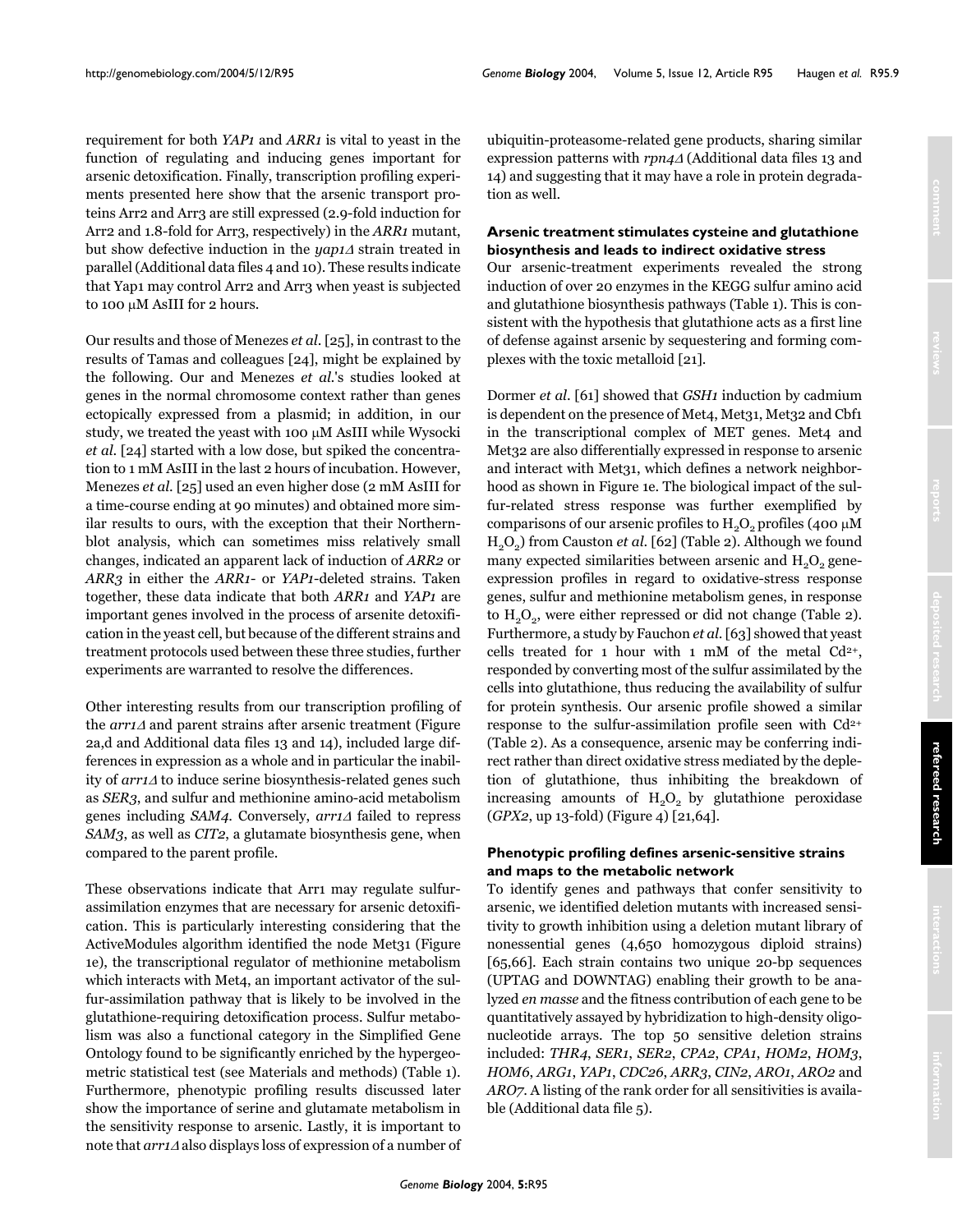<span id="page-9-0"></span>

#### Figure 4

Gene-expression profiling links sulfur assimilation, methionine and glutathione pathways. Selected genes in these pathways are represented as red for induced (2 h, 100 µM AsIII and 0.5 h, 1 mM AsIII, respectively) and green for repressed. Genes in white boxes are not differentially expressed. The pathways in the blue ovals are upstream of methionine, cysteine and glutathione, and are sensitive to arsenic. The downstream pathways employ numerous redundant enzymes that are differentially expressed, but are not sensitive. LT, late time-point, 4 h, 100 µM AsIII experiment; h, human; y, yeast.

Only 10% of the top 50 sensitive mutant strains were significantly differentially expressed in the transcript profile. This lack of direct correlation between gene expression and fitness data is consistent with data from our own and other laboratories [[2](#page-16-0),4,65]. At least three factors may contribute to this discrepancy. First, some highly expressed genes when deleted are nonviable (around 1,000 genes) and are therefore unable to be scored for fitness. Some examples of highly expressed, yet nonviable, genes under arsenic stress are *ERO1* (7- to 10 fold induced), *HCA4* (5- to 9-fold induced), and *DCP1* (9- to 22-fold induced). Second, there are redundant pathways mediated by multiple genes, such that deletion of one does not lead to sensitivity. *OYE2*, *OYE3*, and a large number of reductases fall into this category. Finally, gene products that do not change significantly, mediate important biological responses and thus when deleted could sensitize the cell to a specific stressor. *ARO1*, *ARO2*, *THR4* and *HOM2* are examples of genes that are not differentially expressed but are very sensitive to arsenic.

Like the gene-expression data, the phenotypic data was subjected to searches performed against the regulatory network of yeast protein-protein and protein-DNA interactions as well as the metabolic network of all known biochemical reactions in yeast. Unlike the transcription profile, the phenotypic data

analysis revealed no significant regions in the regulatory network, but did map to two statistically significant metabolic networks. The first significant pathway was amino acid synthesis/degradation with the terminal products being L-threonine and L-homoserine, beginning with precursors such as Larginine, fumarate and oxaloacetate (Figure [5a](#page-11-0)). These products function in serine, threonine and glutamate metabolism. The second network indicated the importance of the shikimate pathway, which is essential for the production of aromatic compounds in plants, bacteria and fungi (Figure [5](#page-11-0)b). The shikimate pathway operates in the cytosol of yeast and utilizes phosphoenol pyruvate and erythrose 4-phosphate to produce chorismate through seven catalytic steps. It is a pathway with multiple branches, with chorismate representing the main branch point, and various branches giving rise to many end products. Interestingly, chorismate is also used for the production of ubiquinone, *p*-aminobenzoic acid (PABA) and folates, which are donors to homocysteine [67-69].

# **Relationship between gene-expression and phenotypic profiles**

Combining transcript profiling and phenotypic profiling provides deeper insights into the biology of arsenic responses. Until now there has been a lack of correlation between the differential expression of genes and sensitivity of deletion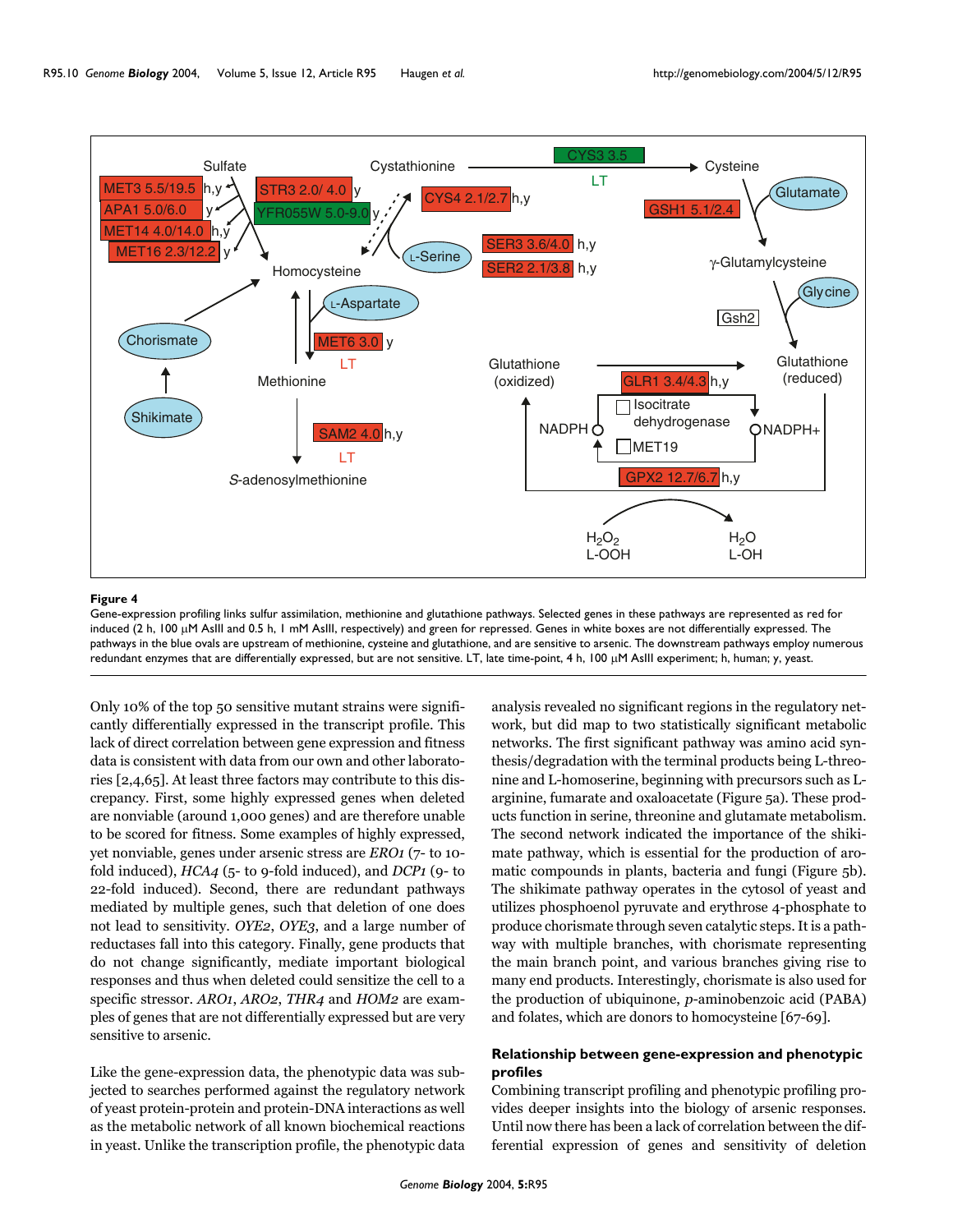#### <span id="page-10-0"></span>**Table 2**

#### **Genes affiliated to sulfur metabolism**

| Gene                                                  | Open reading frame | AsIII          | $Cd2+$                   | $H_2O_2$     | Enzyme                                                   |
|-------------------------------------------------------|--------------------|----------------|--------------------------|--------------|----------------------------------------------------------|
|                                                       |                    | Fold change    |                          |              |                                                          |
| Sulfate assimilation                                  |                    |                |                          |              |                                                          |
| MET3                                                  | YJR010W            | $5.0 - 20.0$   | 10.8                     | $-1.0 - 3.0$ | ATP sulfurylase                                          |
| MET14                                                 | YKL001C            | $2.0 - 14.0$   | 9.6                      | $-2.0 - 3.0$ | APS kinase                                               |
| MET16                                                 | <b>YPR167C</b>     | $2.0 - 12.0$   | 9.1                      | <b>NC</b>    | PAPS reductase                                           |
| MET22 (0.5 h, 1 mM AsIII)                             | YOL064C            | 3.3            | 2.5                      | <b>NC</b>    | Diphosphonucleoside phosphohydrolase                     |
| <b>METIO</b>                                          | YFR030W            | $3.0 - 5.0$    | 5.2                      | <b>NC</b>    | Sulfite reductase alpha                                  |
| MET5/ECM17                                            | <b>YJR137C</b>     | $2.0 - 5.0$    | 4.5                      | $-2.0 - 4.0$ | Sulfite reductase beta                                   |
| MET1/20                                               | <b>YKR069W</b>     | <b>NC</b>      | 6                        | <b>NC</b>    | Uroporphyrinogen III methylase                           |
| MET8                                                  | YBR213W            | <b>NC</b>      | $\overline{7}$           | $-2.0 - 4.0$ | Siroheme synthase                                        |
| Sulfide incorporation and<br>transulfuration pathways |                    |                |                          |              |                                                          |
| MET <sub>2</sub>                                      | YNL277W            | $4.0 - 3.0$    | 4.6                      | <b>NC</b>    | Homoserine transacetylase                                |
| MET25/17                                              | <b>YLR303W</b>     | <b>NC</b>      | 4.8                      | <b>NC</b>    | O-Acetylhomoserine sulfhydrylase                         |
| STR4/CYS4                                             | YGR155W            | $2.0 - 2.7$    | 2.5                      | $-2.0 - 3.0$ | Cystathionine B-synthase                                 |
| STRI/CYS3 (4 h, 100 $\mu$ M AsIII)                    | YAL012W            | $-3.5$         | 13.4                     | <b>NC</b>    | Cystathionine-lyase                                      |
| STR <sub>3</sub>                                      | YGL184C            | $2.2 - 3.9$    | 13.5                     | $2.0 - 4.0$  | Cystathionine G-synthase                                 |
| YFR055W                                               | YFR055W            | $-9.0 - 5.0$   | $-1.1$                   | <b>NC</b>    | Cystathionine-lyase                                      |
| Methionine and AdoMet<br>biosynthesis                 |                    |                |                          |              |                                                          |
| MET6                                                  | YER091C            | $1.0 - 3.5$    | NC                       | $-2.0 - 5.0$ | N5-Methyltetrahydrofolate<br>homocysteine transferase    |
| MET7                                                  | YOR241W            | <b>NC</b>      | -1.6                     | <b>NC</b>    | Tetrahydrofolyl polyglutamate synthase                   |
| MET <sub>13</sub>                                     | YGL125W            | <b>NC</b>      | NC.                      | $-1.0 - 3.0$ | Methylene tetrahydrofolate reductase                     |
| SAM $I$ (4 h, 100 $\mu$ M AsIII)                      | YLR180W            | 2.5            | NC                       | $-2.0 - 9.0$ | AdoMet synthetase                                        |
| SAM2 (4 h, 100 $\mu$ M AsIII)                         | <b>YDR502C</b>     | 3.8            | <b>NC</b>                | $-2.0 - 4.0$ | AdoMet synthetase                                        |
| <b>MHTI</b>                                           | <b>YLL062C</b>     | $5.0 - 2.8$    | 10.6                     | <b>NC</b>    | S-methylmethionine: homocysteine S-<br>methyltransferase |
| Sulfur compound uptake                                |                    |                |                          |              |                                                          |
| <b>SULI</b>                                           | YBR294W            | $5.4 - 2.4$    | 20                       | <b>NC</b>    | Sulfate transporter                                      |
| SUL <sub>2</sub>                                      | <b>YLR092W</b>     | $2.5 - 2.8$    | 3                        | <b>NC</b>    | Sulfate transporter                                      |
| MUPI (2 h and 4 h, 100 $\mu$ M AsIII)                 | YGR055W            | $5.0 - 14.0$   | $\mathbf{2}$             | $-1.0 - 4.0$ | Methionine permease, high affinity                       |
| MUP3                                                  | YHL036W            | $8.0 - 7.0$    | 7                        |              | Methionine permease, low affinity                        |
| Regulatory genes                                      |                    |                |                          |              |                                                          |
| $MET4$ (2 h, 100 µM AsIII)                            | YNL103W            | $\overline{2}$ | 1.5                      | <b>NC</b>    | bZIP                                                     |
| MET28                                                 | YIR017C            | <b>NC</b>      | 5                        | NC           | bZIP                                                     |
| CBF I                                                 | YJR060W            | <b>NC</b>      | $-2$                     | <b>NC</b>    | bHLH                                                     |
| MET30                                                 | YIL046W            | $5.0 - 1.6$    | $\overline{7}$           | <b>NC</b>    | WD40 repeats F box                                       |
| MET31                                                 | YPL039W            | <b>NC</b>      | $\overline{\phantom{a}}$ | $-1.0 - 7.0$ | Zinc finger                                              |
| MET32                                                 | YDR253C            | $6.0 - 3.6$    | 4                        | $-1.0 - 4.0$ | Zinc finger                                              |

Arsenic treatment stimulates a sulfur response in yeast. Gene expression data comparisons between arsenic, cadmium, and  $H_2O_2$ -treated *Saccharomyces cerevisiae* reveal arsenic and cadmium mediated sulfur responses, but none with hydrogen peroxide. AsIII column, 2 h, 100 µM and 0.5 h, 1 mM (combined biological replicates), unless noted; cadmium column, 1 h, 1 mM [63]; H<sub>2</sub>O<sub>2</sub> column, 10, 20, 40, 60, 120 min, 400 µM [62]. Numbers in ordinary typeface denote induction; (-) and italicized numbers denote repression; NC, no change.

mutants [\[2](#page-16-0),4,65] and this was the case in the present study. However, by mapping each dataset to the regulatory and metabolic networks, we have uncovered the likely reason for this lack of congruence. Our data show that many of the most sensitive genes (Additional data file 5; top 50 ranks) are involved in serine and threonine metabolism, glutamate, aspartate and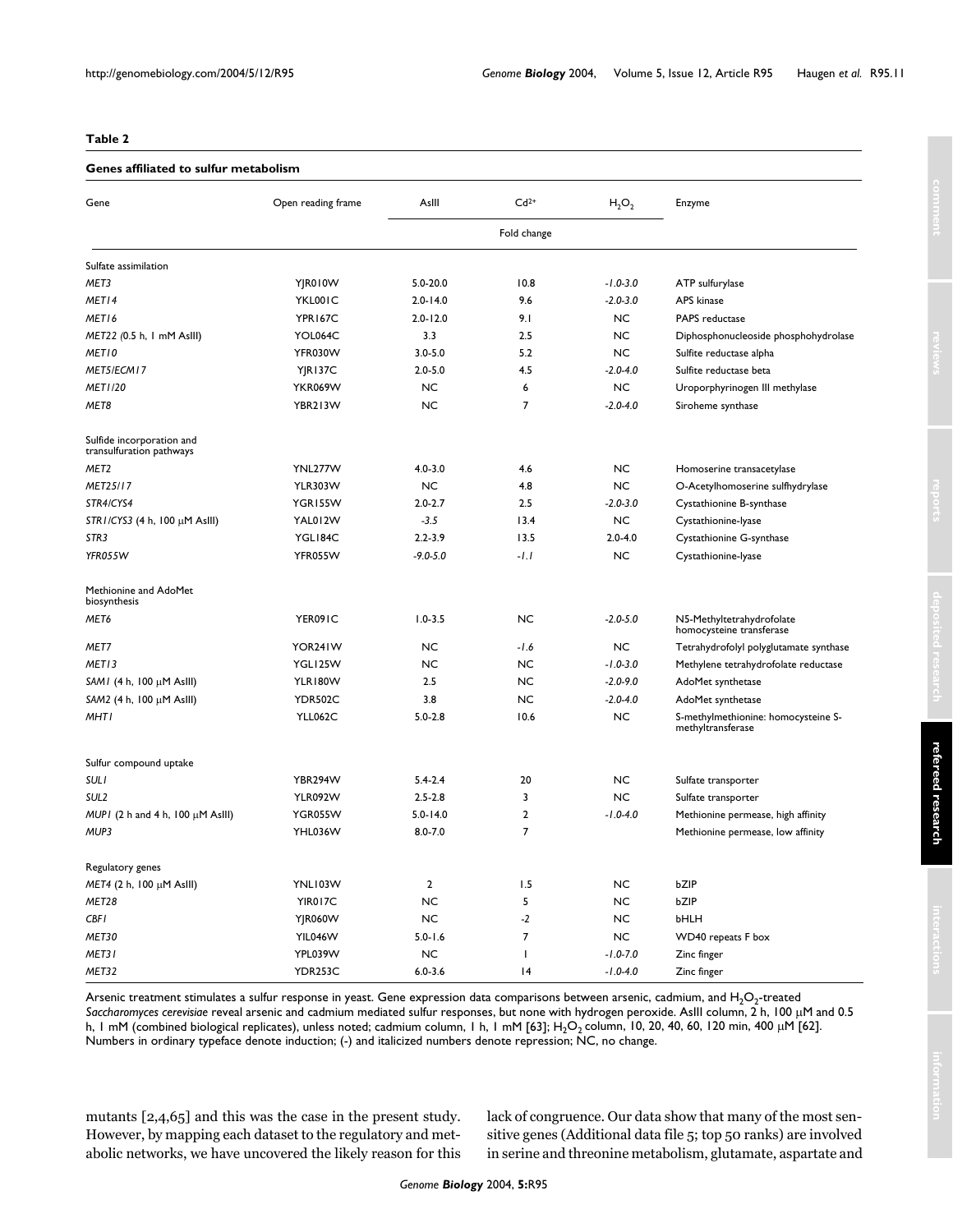<span id="page-11-0"></span>

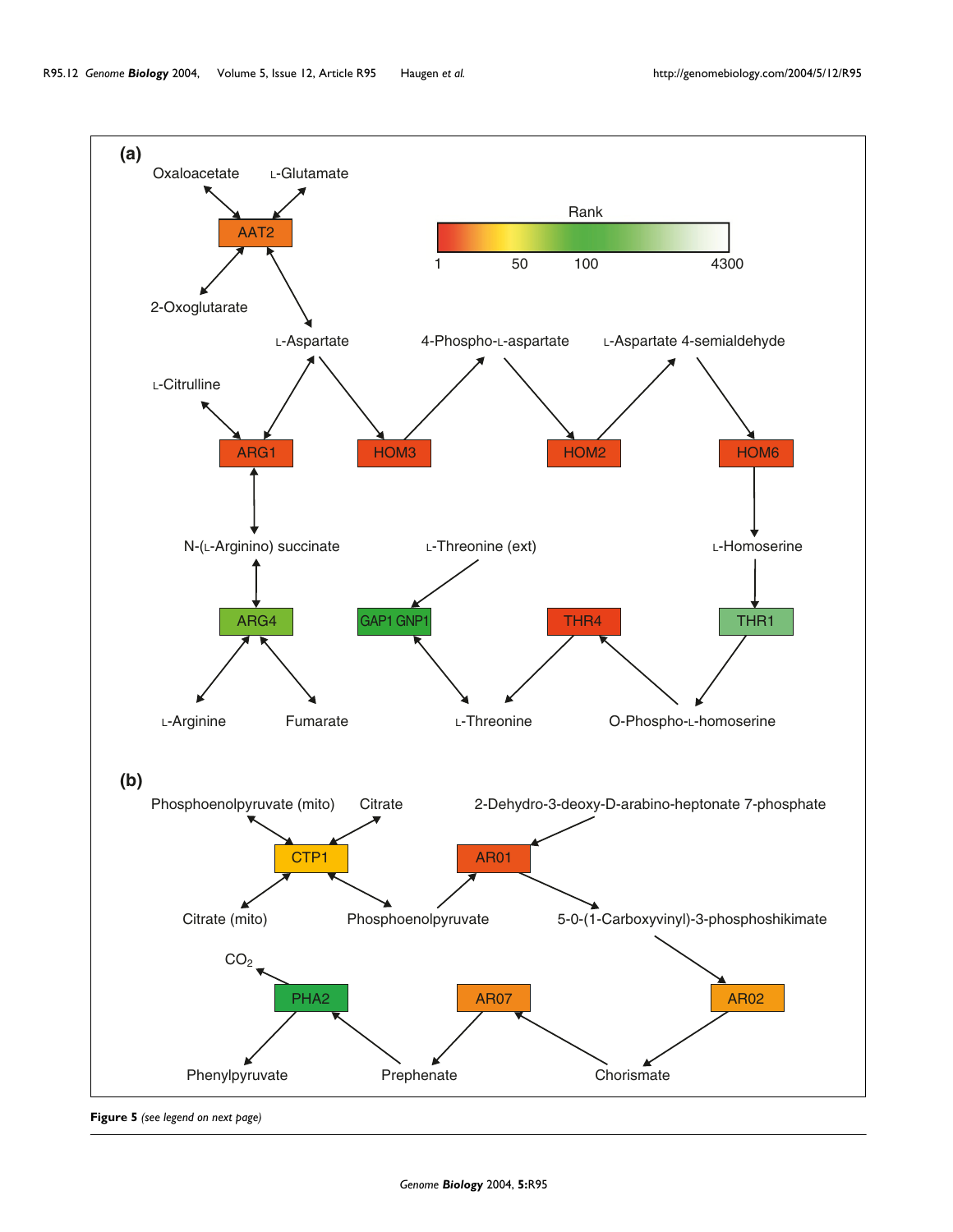#### **Figure 5** (see previous page)

LinearActivePaths analysis finds that virtually all genes in active metabolic networks confer sensitivity to arsenic when deleted. **(a)** Serine, threonine, glutamate amino-acid synthetic pathways; **(b)** the shikimate pathway. The paths that compose these networks all have individual *p*-values of < 0.05. The coloration for these figures is based on red for any gene ranked in the top 50 significant genes, yellow for 51-100, and green for >101.

arginine metabolism, or shikimate metabolism, which are pathways upstream of the differentially expressed sulfur, methionine and homocysteine metabolic pathways, respectively. These downstream pathways are important for the conversion to glutathione, necessary for the cell's defense from arsenic (Figures [4](#page-9-0), [5a](#page-11-0), 6 and Table [1](#page-2-0)). This overlap of sensitive upstream pathways and differentially expressed downstream pathways provides the link between transcriptional and phenotypic profiling data (Figures [4](#page-9-0) and 6).

Thus, we believe our work shows that the deletion of an individual gene can lead to a change in sensitivity to an agent only if the protein product of that gene is important for some process (for example, amino-acid synthesis or a transcription factor required for the increased expression of genes needed to protect against the agent). On the other hand, expression profiling shows the end product of the cell's response to arsenic. Therefore, an agent such as arsenic might cause a transcription factor (Yap1, for example) to increase the expression of as many as 50 genes, 20 of which might help to protect against the agent. However, deletion of any of the 50 would not be expected to have an effect on the response to arsenic. The effect of gene deletion would be on the transcription factor itself (whose expression might not be affected by the agent). Thus, in the case of arsenic exposure, we conclude that phenotypic profiling interrogates genes upstream of the genes that ultimately protect against arsenic toxicity and that the downstream targets that demonstrate differential expression probably share redundant functions and are not vulnerable in the phenotypic profiling (Figure 6).

# **Conclusions**

Systems biology represents an important set of methods for understanding stress responses to environmental toxicants, such as arsenic. In this study we have catalogued the centers of activity associated with arsenic exposure in yeast, identifying the key neighborhoods of activity in the regulatory and metabolic networks using the visualization tools and algorithms in Cytoscape. The transcriptional profile mapped to the regulatory network, revealing several important nodes (Fhl1, Msn2, Msn4, Yap1, Cad1, Pre1, Hsf1 and Met31) as centers of arsenic-induced activity. From these results we can conclude that arsenic detoxification in yeast focuses around: nucleotide and RNA synthesis; methionine metabolism and sulfur assimilation; protein degradation; and transcriptional regulation by proteins that form a stress-response network. In summary, protein synthesis in response to arsenic allows energy to be diverted toward the genes channeling sulfur into

glutathione, which then leads to indirect oxidative stress by depleting glutathione pools and alters protein turnover. These processes require regulation by transcription factors, the understanding of which we refined by analysis of specific knockout strains. Our experiments, in fact, confirmed that the transcription factors Yap1, Arr1 and Rpn4 strongly mediate the cell's adaptation to arsenic-induced stress but that Cad1 has negligible impact. Finally, contrary to the geneexpression analyses, the phenotypic profiling data mapped to the metabolic network. The two significant metabolic networks unveiled were shikimate and serine, threonine and glutamate biosynthesis. Our goal was to integrate the computational identification of these important pathways found via transcript and phenotypic profiling by regulatory and metabolic network mapping. In doing so, we have shown that genes that confer sensitivity to arsenic are in pathways that are upstream of the genes that are transcriptionally controlled by arsenic and share redundant functions.

# **Materials and methods**

# **Strains, media and growth conditions**

*S. cerevisiae* strain BY4741 (*MAT***a**, *his3*∆, *leu2*∆*0*, *met15*∆*0*, *ura*∆*0*) was used and grown in synthetic complete medium at 30°C. Cells were grown to a density of 1 × 107 cells per ml. Cultures were split into two; NaAsO<sub>2</sub> (100  $\mu$ M and 1 mM in two biological repeats) was added to one culture, and both were incubated at 30°C for 0.5, 2 or 4 h. Cells were pelleted and washed in distilled water before RNA extraction. Deletion strains (*yap1*∆, *cad1*∆, *arr1*<sup>∆</sup> and *rpn4*∆) of the same background were obtained from Research Genetics, confirmed and treated the same way, for 2 h and 100  $\mu$ M NaAsO<sub>2</sub>.

### **RNA extraction**

For the cDNA hybridization experiments, total RNA was isolated using an acid-phenol method. Pellets were resuspended in 4 ml lysis buffer (10 mM Tris-HCL pH 7.5, 10 mM EDTA, 0.5% SDS). Four milliliters of acid (water-saturated, low pH) phenol was added followed by vortexing. The lysing cell solutions were incubated at 65°C for 1 h with occasional vigorous vortexing and then placed on ice for 10 min before centrifuging at 4°C for 10 min. The aqueous layers were reextracted with phenol (room temperature, no incubation) and extracted once with chloroform. Sodium acetate was then added to 0.3 M with 2 volumes of absolute ethanol, placed at -20°C for 30 min, and then spun. Pellets were washed two or three times with 70% ethanol followed by Qiagen Poly(A)+ RNA purification with the Oligotex oligo (dT) selection step. Total RNA for the specific knockout strains and parent exper-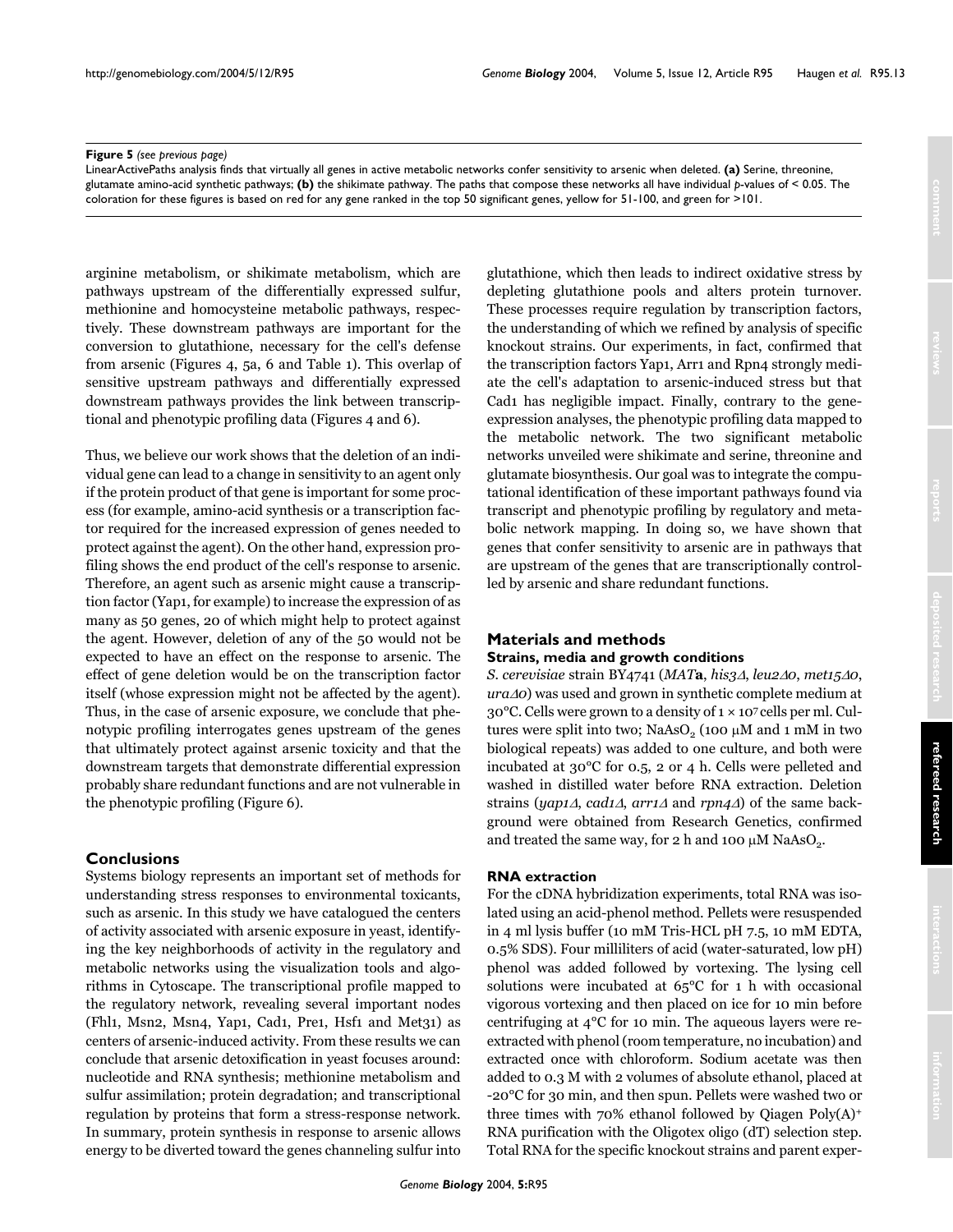

#### Figure 6

Global model of the arsenic response: combining phenotypic data with gene-expression profiles reveals synergistic pathways leading to yeast detoxification mechanisms. Serine, threonine, aspartate and arginine, as well as shikimate metabolisms, in light blue, represent pathways that are judged as sensitive by phenotypic profiling. Yap1, colored light blue and red, is an example of a transcription factor that is both sensitive and confers induced gene expression. Deletion analysis confirms its role in arsenic-mediated control of the stress response. Red and green represent pathways or genes that are differentially expressed but not sensitive by phenotypic profiling. This schematic diagram demonstrates how the deletion of an individual gene leads to a change in sensitivity if the protein product of that gene is important in a biological process for adaptation to arsenic. On the other hand, expression profiling shows the end product of the cell's response to arsenic. Many of these downstream targets share redundant functions and are not vulnerable in the phenotypic profiling. The expression changes lead to the cell's response to indirect oxidative stress and mechanisms for detoxification. The arrows A, B, C and D represent the multiple branchpoints between redundant pathways. Note that the transport protein, Arr3, which extrudes AsIII out of the cell, is both sensitive and highly differentially expressed.

iment was isolated by enzymatic reaction, following the RNeasy yeast protocol (Qiagen).

### **Microarray hybridizations and analyses**

A cDNA yeast chip, developed in-house at National Institute of Environmental Health Sciences (NIEHS), was used for gene-expression profiling experiments. A complete listing of the ORFs on this chip is available at [70]. cDNA microarray chips were prepared as previously described [71,72]. The cDNA was spotted as described [73]. Each poly(A) RNA sample (2 µg) was labeled with Cy3- or Cy5-conjugated dUTP (Amersham) by a reverse transcription reaction using the reverse transcriptase SuperScript (Invitrogen), and the primer oligo(dT) (Amersham). The hybridizations and analysis were performed as described Hewitt *et al*. [74] except that genes having normalized ratio intensity values outside of a 95% confidence interval were considered significantly differentially expressed. Lists of differentially expressed genes

were deposited into the NIEHS MAPS database [75]. Genes that were differentially expressed in at least three of the four replicate experiments were compiled and subsequently clustered using the Cluster/Treeview software [76]. GeneSpring (Silicon Genetics) and Cytoscape [28] were used to further analyze and visualize the data.

The knockout experiments were conducted on an Agilent yeast oligo array platform. Samples of 10 µg total RNA were labeled using the Agilent fluorescent direct label kit protocol and hybridizations were performed for 16 h in a rotating hybridization oven using the Agilent 60-mer oligo microarray-processing protocol. Slides were washed as indicated and scanned with an Agilent scanner. Data was gathered using the Agilent feature extraction software, using defaults for all parameters, save the ratio terms. To account for the use of the direct label protocol, error terms were changed to: Cy5 multi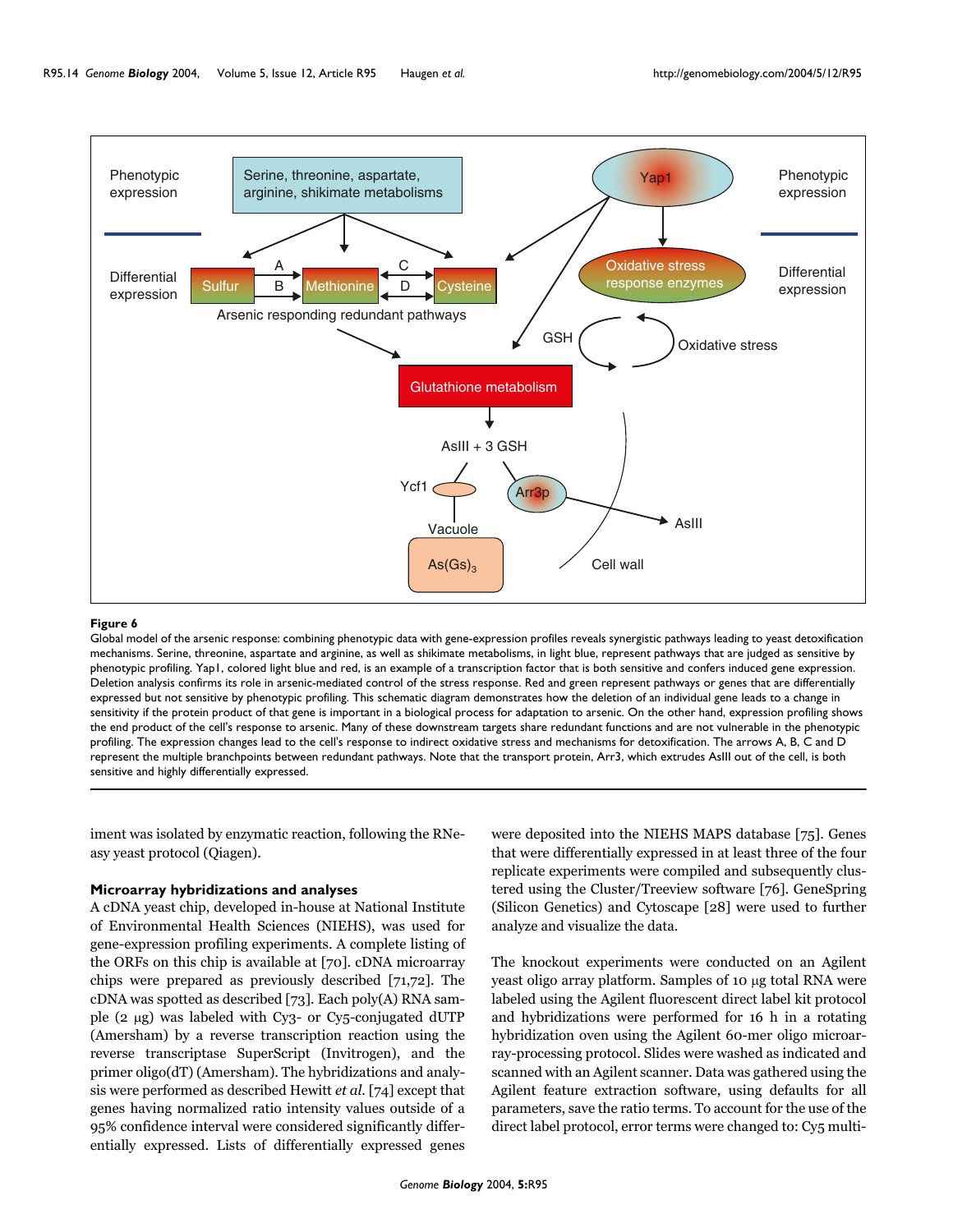plicative error =  $0.15$ ; Cy<sub>3</sub> multiplicative error =  $0.25$ ; Cy<sub>5</sub> additive error = 20; Cy3 additive error = 20.

GEML files and images were exported from the Agilent feature extraction software and deposited into Rosetta Resolver (version 3.2, build 3.2.2.0.33) (Rosetta Biosoftware). Two arrays for each sample pair, including a fluor reversal, were combined into ratio experiments in Rosetta Resolver. Intensity plots were generated for each ratio experiment and genes were considered 'signature genes' if the *p*-value was less than 0.001. *p*-values were calculated using the Rosetta Resolver error model with Agilent error terms. The signature genes were analyzed with GeneSpring. The entire in-house and Agilent-based dataset is available in the Additional data files.

#### **Ontology enrichment**

Genes have previously been categorized into various ontologies and pathways. If a particular pathway is enriched for genes that are significantly expressed in response to a process, we conclude that the pathway is likely to be involved in this process. In total, 829 genes out of 6,240 had a significant alteration in expression in at least one experimental condition. Along with the size of each functional category, a statistical measure for the significance of the enrichment was calculated by using a hypergeometric test. The level of significance for this test was determined using the Bonferroni correction, where the  $\alpha$  value was set at 0.05 and the number of tests conducted for KEGG pathway and Simplified Gene Ontology (biological process) were 27 and 11, respectively.

#### **Network searches**

The ActiveModules algorithm was used to identify neighborhoods in the regulatory network corresponding to significant levels of differential expression. In this search, if a protein has many neighbors, it is likely that at random a few will show significant changes in expression and these could be selected as a significant sub-network. Neighborhood scoring is a method we used to correct for this bias. In this scheme, a significant sub-network must contain either all or none of the neighbors of each protein. The significance then represents an aggregate over all neighbors of a protein. This prevents the biased selection of a few top-scoring proteins out of a large neighborhood in the search for significant sub-networks. For an in-depth description of this algorithm see Ideker *et al*. [1].

In defining the network used in the metabolic analysis, edges corresponding to metabolites linking more than 175 reactions were eliminated. This excludes metabolic cofactors such as ATP, NADH and H<sub>2</sub>O from the search. Scores for each ORF were generated by mapping the fitness significance value to a Z-score. To assign scores to the individual reactions, Förster's mapping from ORF to reaction was used to generate a list of ORFs for each reaction. The Z-scores of these ORFs were then aggregated into a single score for that reaction using the following equation:

$$
Z_{reaction} = \frac{1}{\sqrt{n}} \prod_{i=1}^{n} Z_{ORFi}
$$

We used a dynamic programming algorithm adapted from Kelley *et al*. [77] to identify high-scoring paths in this network. Briefly, the highest-scoring path of length (*n*) ending at each node is determined by combining the scores of the individual node and the highest-scoring path of length (*n* - 1) ending at a neighbor node using the following formula:

$$
Z_n = \frac{Z_{n-1}\sqrt{n-1} + Z_{reaction}}{\sqrt{n}}
$$

Since a node with many neighbors is more likely to belong to a high-scoring path by random chance, the score of the neighboring path is corrected against the extreme-value statistic with the number of observations equal to the number of neighbors.

The significances of the top-scoring networks were determined by comparison to a distribution of the top-scoring networks from random data (reaction scores randomized with respect to the nodes of the network). After running the path finding/scoring algorithm, the score of the single highestscoring path was added to the null distribution. This process was repeated for 10,000 interactions. This null distribution was then used to determine an empirical *p*-value, which represents the null hypothesis that there is no significant correlation between the topology of the metabolic network and the assignment of significance values to nodes in that network.

# **Specific deletion experiment filter on fold-change comparisons**

The intensity plots were generated from each experiment in Rosetta Resolver. A gene was considered a signature gene if the *p*-value was less than 0.001 and if the fold-change value was greater than or equal to twofold. Signature genes were then broadcasted on the intensity plot and exported as text files. Lists were imported into GeneSpring. The 'Filter on Fold Change' function was used to compare the parent control vs. parent AsIII experiment with each deletion (AsIII) experiment. The gene list selected for each filter on fold change analysis was a combination of the parent signature gene list and the signature gene list of the AsIII-treated deletion being analyzed at the time. For example, if the comparison was being done between parent (AsIII-treated) and Yap1 (AsIIItreated), the list used in the analysis was the combination of the parent signature genes and the Yap1 signature genes. The filter on fold change function reports genes that were selected from the one condition (parent) that had normalized data values that were greater or less than those in the other condition (deletion under investigation) by a factor of twofold. Each resulting gene list was saved. All the resulting gene lists were combined and an annotated gene list was exported for use in Eisen's Cluster/Treeview package (described earlier). The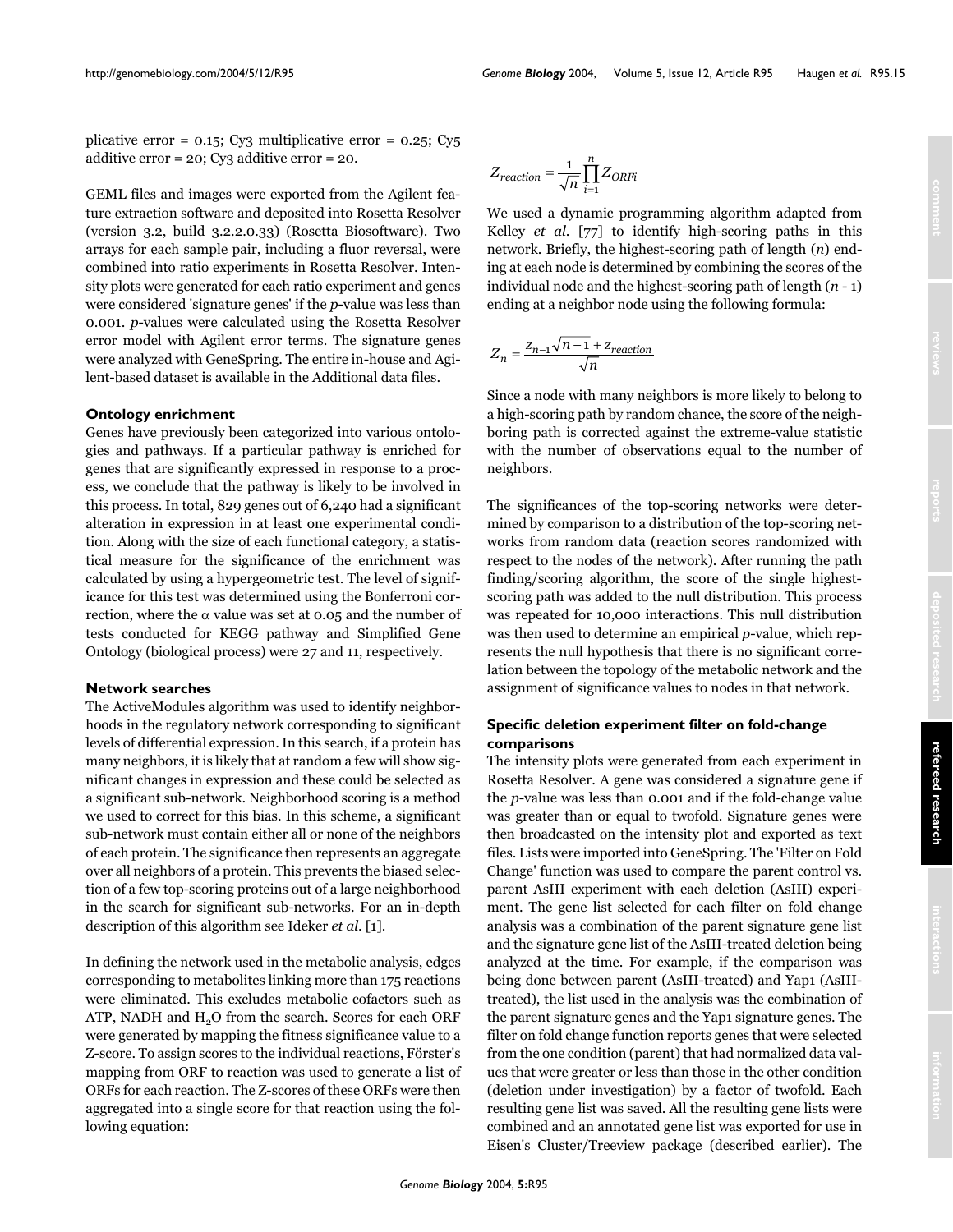format of the exported data was the natural log. The gene tree generated for the paper was generated in GeneSpring. Each filter on fold change was saved as an annotated gene list.

## **Generation of specific deletion experiment 'minus' lists**

Signature gene lists were generated in Rosetta Resolver from intensity plots as described above. Each signature gene list was saved as a 'Bioset' in Resolver. The parent Bioset was compared to each deletion Bioset using the 'Minus' function. This function finds those members in Bioset group 1 (parent) that do not exist in Bioset group 2 (deletion). Each of the resulting lists was saved as a new Bioset. The new 'minus' Bioset was broadcasted on its corresponding intensity plot and exported as a text file. This was repeated for each experiment with fine-tuning of the data using GeneSpring.

#### **Phenotypic profiling**

Homozygous diploid deletion strains and pooling of the strains were done as described [66]. Aliquots were grown until logarithmic phase, diluted to  $OD_{600}$  0.05-0.1, split into tubes and treated with arsenic for 1-2 h at 1 mM, 2 mM and 5 mM concentrations. Similar responses were observed at each concentration, so the results were pooled. These cultures and a mock-treated sample were maintained in logarithmic phase growth by periodic dilution for 16-18 h. UPTAG and DOWN-TAG sequences were separately amplified from genomic DNA of the drug and mock-treated samples by PCR using biotinlabeled primers as described previously [66]. The amplification products were combined and hybridized to Tags3 arrays (Affymetrix). Procedures for PCR amplification, hybridization and scanning were done as described [66], and according to the manufacturer's recommendation when applicable. The images were quantified by using the Affymetrix Microarray Suite software. UPTAG and DOWNTAG values were separately normalized, ratioed (treated sample signal/control) and filtered for intensities above background [78].

#### **Additional data files**

The following additional data files are available with the online version of this article and at [79]. Additional data file 1 shows the dose-response curve of *S. cerevisiae* strain BY4741 (*MAT***a**, *his3*∆, *leu2*∆*0*, *met15*∆*0*, *ura*∆*0*) grown in synthetic complete medium at 30°C after treatment with arsenic. Treatment with 1 mM, 2 mM and 5 mM AsIII resulted in a negligible effect on growth (after 18 h) and survival (1 h treatment followed by plating and colony formation counting), but still exhibited a pronounced transcriptional response (see Additional data file 2). Additional data file 2 contains a figure showing all genes found to be significant by MAPS analysis (see Materials and methods) which were compiled across the four arrays, averaged and subsequently clustered with Cluster/Treeview software (Eisen *et al.* [76]). The dendogram highlighted in pink depicts the zoomed in region shown to the right of the entire tree. Genes in red are induced and genes in green are repressed. A table depicts the numbers

of genes changing in each experiment at both the 95% and 99% confidence intervals (see Materials and methods). Additional data file 3 contains the primary raw cDNA data from all the experiments. Additional data file 4 contains the primary raw data for all the deletion strain experiments. Additional data file 5 contains the sensitivity (phenotypic profiling) data ranked on the basis of four experiments, 1 mM (2x), 2 mM and 5 mM AsIII, and assigned a new uniform distribution of *p*-values. Every gene in this table has a percentile rank. In the case that there was slow growth in the wild type, then a default value of 0.5 was assigned. The rankings on this table were used for the metabolic networking. Additional data files 6 and 7 contain data produced by applying the 'Filter on Fold Change' function in GeneSpring after importing the significant gene lists generated using Rosetta Resolver with a *p*value less than 0.001 (see Materials and methods for more detail). The control parent vs. parent experiment (100  $\mu$ M AsIII for 2 h) was compared with the *yap1*<sup>∆</sup> (Additional data file 6) and *cad1*<sup>∆</sup> (Additional data file 7) profiling experiments treated in parallel (for details see Materials and methods). Additional data files 8 and 9 contain tables of genes ('Minus' lists) that failed to be induced or repressed (or showed such a decrease in expression that they no longer make significantly expressed gene lists), compared to the parent experiment, in the *yap1*<sup>∆</sup> (Additional data file 8) and *cad1*<sup>∆</sup> (Additional data file 9) experiments after treatment with 100  $\mu$ M AsIII for 2 h. Additional data file 10 contains a figure showing that Yap1 is likely to regulate Arr2 and Arr3 after 2 h 100 µM AsIII but that it does not regulate Rpn4 under arsenic-induced stress. The self-organized heat map labeling and conditions in this figure are the same as for Figure [2.](#page-6-0) (a) The Yap1 knockout strain fails completely to induce Arr2 (0.834 average foldchange) whereas the Arr1 knock-out induces Arr2 (2.90 average fold-change). (b) The Arr1 knockout induction is more elevated compared to the Yap1 knock-out (1.8 and 1.1 average fold-change, respectively). (c) Yap1 is induced 2.7 fold in the Rpn4 knock-out. (d) The wild type parent strain shows an averaged induction of 4.7 fold. (e) Rpn4 is induced 3.7 fold in the Yap1 knock-out compared to 4.1 fold induction in the wild type parent strain. In the presence of arsenic, Yap1 does not appear to regulate Rpn4. Additional data file 11, as explained for Additional data files 6 and 7, compares the control parent vs. parent experiment (100 µM AsIII for 2 h) to the *rpn4*<sup>∆</sup> profiling experiment treated in parallel. Additional data 12 contains a table of genes ('Minus' list) that fail to be induced or repressed, compared to the parent experiment, in the *rpn4*<sup>∆</sup> experiment after treatment with 100 µM AsIII for 2 h. Additional data file 13, as explained for Additional data files 6 and 7, is from comparing the control parent vs. parent experiment (100 µM AsIII for 2 h) to the *arr1*<sup>∆</sup> profiling experiment treated in parallel. Additional data file 14 contains a table of genes ('Minus' list) that fail to be induced or repressed, compared to the parent experiment, in the *arr1*<sup>∆</sup> experiment after treatment with 100  $\mu$ M AsIII for 2 h. Additional data file 15 contains the self-organized clustering of specific deletion and parent strain experiments (*yap1*<sup>∆</sup> vs.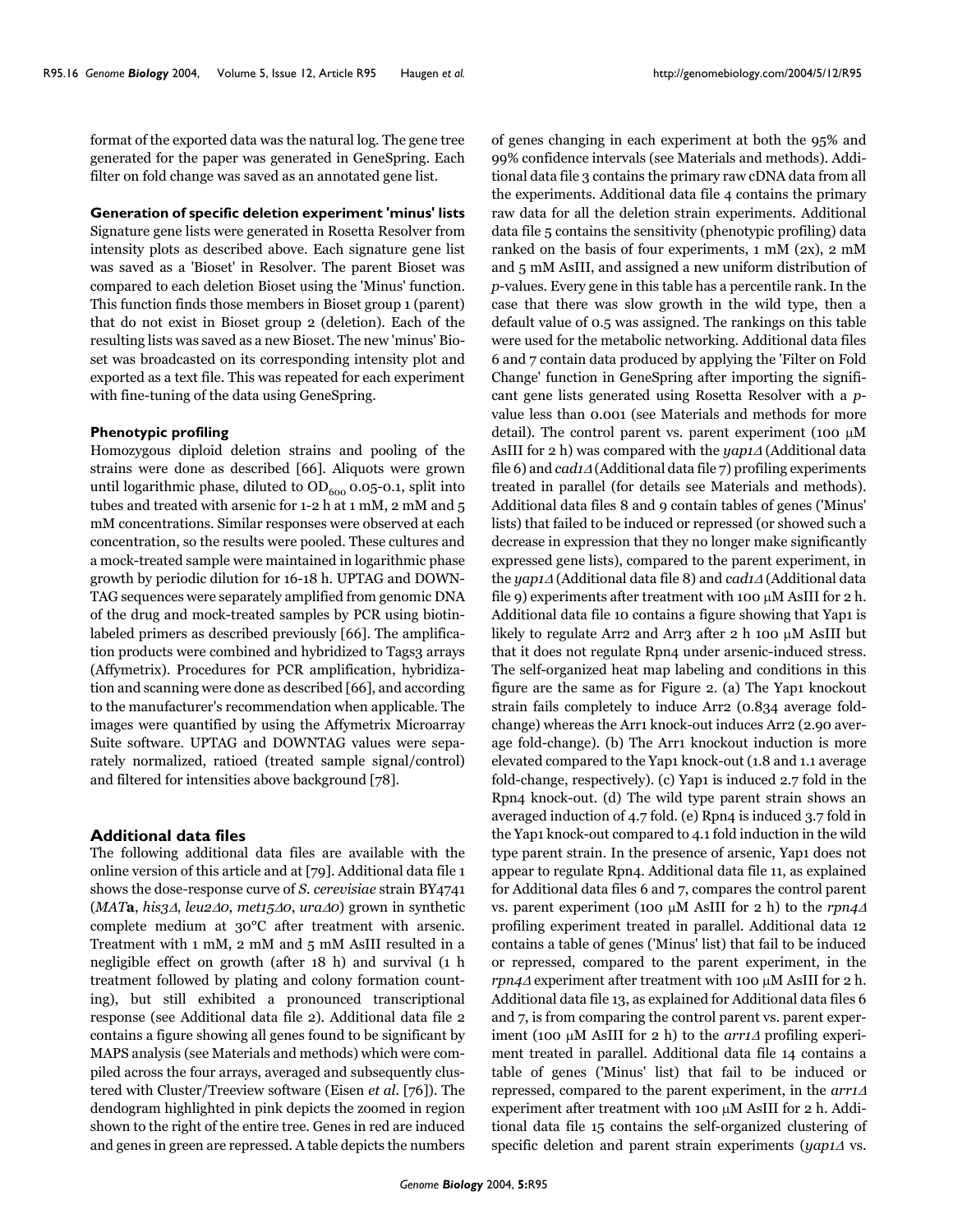*yap1*<sup>∆</sup> 2 h 100 µM AsIII, *cad1*<sup>∆</sup> vs. *cad1*<sup>∆</sup> 2 h 100 µM AsIII, *rpn4*<sup>∆</sup> vs. *rpn4*<sup>∆</sup> 2 h 100 µM AsIII, *arr1*<sup>∆</sup> vs. *arr1*<sup>∆</sup> 2 h 100 µM AsIII, parent vs. parent with  $2 h 100 \mu M$  AsIII, as well as the parent strain vs. each deletion strain without arsenic). Additional data files 16, 17, 18 and 19 contain the gene lists of differential expression in knockout strains *yap1*∆, *cad1*∆, *rpn4*<sup>∆</sup> and *arr1*∆, respectively, compared to the parent without arsenic treatment. Additional data file 20 contains every gene mentioned in this paper and the corresponding gene product descriptions. The primary microarray data will be submitted to the Gene Expression Omnibus (GEO) database at [80].

# **Acknowledgements**

We thank Sherry Grissom, Eric Steele, Dmitry Gordenin and Gopalakrishnan Karthikeyan for technical assistance, James Brown for help with the analysis of the phenotypic profiling, and Rick Paules and Jennifer Fostel for critical review of the manuscript. This work was in part supported by grant CA 67166 (J.M.B.) from the US National Cancer Institute.

# **References**

- Ideker T, Galitski T, Hood L: [A new approach to decoding life:](http://www.ncbi.nlm.nih.gov/entrez/query.fcgi?cmd=Retrieve&db=PubMed&dopt=Abstract&list_uids=11701654) **[systems biology.](http://www.ncbi.nlm.nih.gov/entrez/query.fcgi?cmd=Retrieve&db=PubMed&dopt=Abstract&list_uids=11701654)** *Annu Rev Genomics Hum Genet* 2001, **2:**343-372.
- <span id="page-16-0"></span>2. Begley TJ, Rosenbach AS, Ideker T, Samson LD: **Damage recovery pathways in** *Saccharomyces cerevisiae* **[revealed by genomic](http://www.ncbi.nlm.nih.gov/entrez/query.fcgi?cmd=Retrieve&db=PubMed&dopt=Abstract&list_uids=12496357) [phenotyping and interactome mapping.](http://www.ncbi.nlm.nih.gov/entrez/query.fcgi?cmd=Retrieve&db=PubMed&dopt=Abstract&list_uids=12496357)** *Mol Cancer Res* 2002, **1:**103-112.
- Birrell GW, Giaever G, Chu AM, Davis RW, Brown JM: A genome**wide screen in** *Saccharomyces cerevisiae* **[for genes affecting](http://www.ncbi.nlm.nih.gov/entrez/query.fcgi?cmd=Retrieve&db=PubMed&dopt=Abstract&list_uids=11606770) [UV radiation sensitivity.](http://www.ncbi.nlm.nih.gov/entrez/query.fcgi?cmd=Retrieve&db=PubMed&dopt=Abstract&list_uids=11606770)** *Proc Natl Acad Sci USA* 2001, **98:**12608-12613.
- Birrell GW, Brown JA, Wu HI, Giaever G, Chu AM, Davis RW, Brown JM: **Transcriptional response of** *Saccharomyces cerevisiae* **[to DNA-damaging agents does not identify the genes](http://www.ncbi.nlm.nih.gov/entrez/query.fcgi?cmd=Retrieve&db=PubMed&dopt=Abstract&list_uids=12077312) [that protect against these agents.](http://www.ncbi.nlm.nih.gov/entrez/query.fcgi?cmd=Retrieve&db=PubMed&dopt=Abstract&list_uids=12077312)** *Proc Natl Acad Sci USA* 2002, **99:**8778-8783.
- 5. The Board on Environmental Studies and Toxicology NAoS: *Arsenic in Drinking Water: 2001 Update* Washington, DC: National Academy Press; 2001.
- 6. Smith AH, Hopenhayn-Rich C, Bates MN, Goeden HM, Hertz-Picciotto I, Duggan HM, Wood R, Kosnett MJ, Smith MT: **[Cancer risks](http://www.ncbi.nlm.nih.gov/entrez/query.fcgi?cmd=Retrieve&db=PubMed&dopt=Abstract&list_uids=1396465) [from arsenic in drinking water.](http://www.ncbi.nlm.nih.gov/entrez/query.fcgi?cmd=Retrieve&db=PubMed&dopt=Abstract&list_uids=1396465)** *Environ Health Perspect* 1992, **97:**259-267.
- 7. Agency for Toxic Substances and Disease Registry: *Toxicological Profile for Arsenic* Washington, DC: US Department of Health and Human Services, Public Health Service; 2000.
- <span id="page-16-1"></span>8. Shen ZX, Chen GQ, Ni JH, Li XS, Xiong SM, Qiu QY, Zhu J, Tang W, Sun GL, Yang KQ, et al.: Use of arsenic trioxide (As<sub>2</sub>O<sub>3</sub>[\) in the](http://www.ncbi.nlm.nih.gov/entrez/query.fcgi?cmd=Retrieve&db=PubMed&dopt=Abstract&list_uids=9129042) **[treatment of acute promyelocytic leukemia \(APL\): II. Clini](http://www.ncbi.nlm.nih.gov/entrez/query.fcgi?cmd=Retrieve&db=PubMed&dopt=Abstract&list_uids=9129042)[cal efficacy and pharmacokinetics in relapsed patients.](http://www.ncbi.nlm.nih.gov/entrez/query.fcgi?cmd=Retrieve&db=PubMed&dopt=Abstract&list_uids=9129042)** *Blood* 1997, **89:**3354-3360.
- 9. Agis H, Weltermann A, Mitterbauer G, Thalhammer R, Edelhauser M, Seewann HL, Valent P, Lechner K, Fonatsch C, Geissler K: **[Success](http://www.ncbi.nlm.nih.gov/entrez/query.fcgi?cmd=Retrieve&db=PubMed&dopt=Abstract&list_uids=10466445)[ful treatment with arsenic trioxide of a patient with ATRA](http://www.ncbi.nlm.nih.gov/entrez/query.fcgi?cmd=Retrieve&db=PubMed&dopt=Abstract&list_uids=10466445)[resistant relapse of acute promyelocytic leukemia.](http://www.ncbi.nlm.nih.gov/entrez/query.fcgi?cmd=Retrieve&db=PubMed&dopt=Abstract&list_uids=10466445)** *Ann Hematol* 1999, **78:**329-332.
- <span id="page-16-2"></span>10. Zhang P: **The use of arsenic trioxide (As<sub>2</sub>O<sub>3</sub>) in the treatment [of acute promyelocytic leukemia.](http://www.ncbi.nlm.nih.gov/entrez/query.fcgi?cmd=Retrieve&db=PubMed&dopt=Abstract&list_uids=10703942)** *J Biol Regul Homeost Agents* 1999, **13:**195-200.
- 11. Brown JL, Kitchin KT: **[Arsenite, but not cadmium, induces orni](http://www.ncbi.nlm.nih.gov/entrez/query.fcgi?cmd=Retrieve&db=PubMed&dopt=Abstract&list_uids=8556713)[thine decarboxylase and heme oxygenase activity in rat liver:](http://www.ncbi.nlm.nih.gov/entrez/query.fcgi?cmd=Retrieve&db=PubMed&dopt=Abstract&list_uids=8556713) [relevance to arsenic carcinogenesis.](http://www.ncbi.nlm.nih.gov/entrez/query.fcgi?cmd=Retrieve&db=PubMed&dopt=Abstract&list_uids=8556713)** *Cancer Lett* 1996, **98:**227-231.
- 12. Wang TS, Kuo CF, Jan KY, Huang H: **[Arsenite induces apoptosis](http://www.ncbi.nlm.nih.gov/entrez/query.fcgi?cmd=Retrieve&db=PubMed&dopt=Abstract&list_uids=8908193) [in Chinese hamster ovary cells by generation of reactive oxy](http://www.ncbi.nlm.nih.gov/entrez/query.fcgi?cmd=Retrieve&db=PubMed&dopt=Abstract&list_uids=8908193)[gen species.](http://www.ncbi.nlm.nih.gov/entrez/query.fcgi?cmd=Retrieve&db=PubMed&dopt=Abstract&list_uids=8908193)** *J Cell Physiol* 1996, **169:**256-268.
- 13. Matsui M, Nishigori C, Toyokuni S, Takada J, Akaboshi M, Ishikawa M, Imamura S, Miyachi Y: **[The role of oxidative DNA damage in](http://www.ncbi.nlm.nih.gov/entrez/query.fcgi?cmd=Retrieve&db=PubMed&dopt=Abstract&list_uids=10417614) [human arsenic carcinogenesis: detection of 8-hydroxy-2'](http://www.ncbi.nlm.nih.gov/entrez/query.fcgi?cmd=Retrieve&db=PubMed&dopt=Abstract&list_uids=10417614) [deoxyguanosine in arsenic-related Bowen's disease.](http://www.ncbi.nlm.nih.gov/entrez/query.fcgi?cmd=Retrieve&db=PubMed&dopt=Abstract&list_uids=10417614)** *J Invest*

*Dermatol* 1999, **113:**26-31.

- 14. Lynn S, Gurr JR, Lai HT, Jan KY: **[NADH oxidase activation is](http://www.ncbi.nlm.nih.gov/entrez/query.fcgi?cmd=Retrieve&db=PubMed&dopt=Abstract&list_uids=10720412) [involved in arsenite-induced oxidative DNA damage in](http://www.ncbi.nlm.nih.gov/entrez/query.fcgi?cmd=Retrieve&db=PubMed&dopt=Abstract&list_uids=10720412) [human vascular smooth muscle cells.](http://www.ncbi.nlm.nih.gov/entrez/query.fcgi?cmd=Retrieve&db=PubMed&dopt=Abstract&list_uids=10720412)** *Circ Res* 2000, **86:**514-519.
- 15. Kitchin KT: **[Recent advances in arsenic carcinogenesis: modes](http://www.ncbi.nlm.nih.gov/entrez/query.fcgi?cmd=Retrieve&db=PubMed&dopt=Abstract&list_uids=11312654) [of action, animal model systems, and methylated arsenic](http://www.ncbi.nlm.nih.gov/entrez/query.fcgi?cmd=Retrieve&db=PubMed&dopt=Abstract&list_uids=11312654) [metabolites.](http://www.ncbi.nlm.nih.gov/entrez/query.fcgi?cmd=Retrieve&db=PubMed&dopt=Abstract&list_uids=11312654)** *Toxicol Appl Pharmacol* 2001, **172:**249-261.
- 16. Liu SX, Athar M, Lippai I, Waldren C, Hei TK: **[Induction of oxyrad](http://www.ncbi.nlm.nih.gov/entrez/query.fcgi?cmd=Retrieve&db=PubMed&dopt=Abstract&list_uids=11172004)[icals by arsenic: implication for mechanism of genotoxicity.](http://www.ncbi.nlm.nih.gov/entrez/query.fcgi?cmd=Retrieve&db=PubMed&dopt=Abstract&list_uids=11172004)** *Proc Natl Acad Sci USA* 2001, **98:**1643-1648.
- 17. Vogt BL, Rossman TG: **[Effects of arsenite on p53, p21 and cyclin](http://www.ncbi.nlm.nih.gov/entrez/query.fcgi?cmd=Retrieve&db=PubMed&dopt=Abstract&list_uids=11406180) [D expression in normal human fibroblasts - a possible mech](http://www.ncbi.nlm.nih.gov/entrez/query.fcgi?cmd=Retrieve&db=PubMed&dopt=Abstract&list_uids=11406180)[anism for arsenite's comutagenicity.](http://www.ncbi.nlm.nih.gov/entrez/query.fcgi?cmd=Retrieve&db=PubMed&dopt=Abstract&list_uids=11406180)** *Mutat Res* 2001, **478:**159-168.
- 18. Hamadeh HK, Trouba KJ, Amin RP, Afshari CA, Germolec D: [Coor](http://www.ncbi.nlm.nih.gov/entrez/query.fcgi?cmd=Retrieve&db=PubMed&dopt=Abstract&list_uids=12377979)**[dination of altered DNA repair and damage pathways in](http://www.ncbi.nlm.nih.gov/entrez/query.fcgi?cmd=Retrieve&db=PubMed&dopt=Abstract&list_uids=12377979) [arsenite-exposed keratinocytes.](http://www.ncbi.nlm.nih.gov/entrez/query.fcgi?cmd=Retrieve&db=PubMed&dopt=Abstract&list_uids=12377979)** *Toxicol Sci* 2002, **69:**306-316.
- 19. Honglian S, Xianglin S, Liu KJ: **[Oxidative mechanism of arsenic](http://www.ncbi.nlm.nih.gov/entrez/query.fcgi?cmd=Retrieve&db=PubMed&dopt=Abstract&list_uids=14971647) [toxicity and carcinogenesis.](http://www.ncbi.nlm.nih.gov/entrez/query.fcgi?cmd=Retrieve&db=PubMed&dopt=Abstract&list_uids=14971647)** *Mol Cell Biochem* 2004, **255:**67-78.
- 20. Bobrowicz P, Wysocki R, Owsianik G, Goffeau A, Ulaszewski S: **Isolation of three contiguous genes,** *ACR1***,** *ACR2* **and** *ACR3***, involved in resistance to arsenic compounds in the yeast** *Saccharomyces cerevisiae***[.](http://www.ncbi.nlm.nih.gov/entrez/query.fcgi?cmd=Retrieve&db=PubMed&dopt=Abstract&list_uids=9234670)** *Yeast* 1997, **13:**819-828.
- 21. Rosen BP: **[Families of arsenic transporters.](http://www.ncbi.nlm.nih.gov/entrez/query.fcgi?cmd=Retrieve&db=PubMed&dopt=Abstract&list_uids=10354596)** *Trends Microbiol* 1999, **7:**207-212.
- 22. Ghosh M, Shen J, Rosen BP: **Pathways of As(III) detoxification in** *Saccharomyces cerevisiae***[.](http://www.ncbi.nlm.nih.gov/entrez/query.fcgi?cmd=Retrieve&db=PubMed&dopt=Abstract&list_uids=10220408)** *Proc Natl Acad Sci USA* 1999, **96:**5001-5006.
- 23. Wysocki R, Bobrowicz P, Ulaszewski S: **The** *Saccharomyces cerevisiae ACR3* **[gene encodes a putative membrane protein](http://www.ncbi.nlm.nih.gov/entrez/query.fcgi?cmd=Retrieve&db=PubMed&dopt=Abstract&list_uids=9374482) [involved in arsenite transport.](http://www.ncbi.nlm.nih.gov/entrez/query.fcgi?cmd=Retrieve&db=PubMed&dopt=Abstract&list_uids=9374482)** *J* Biol Chem **272:**30061-30066.
- 24. Wysocki R, Fortier PK, Maciaszczyk E, Thorsen M, Leduc A, Odhagen A, Owsianik G, Ulaszewski S, Ramotar D, Tamas MJ: **Transcriptional activation of metalloid tolerance genes in** *Saccharomyces cerevisiae* **[requires the AP-1-like proteins Yap1p and](http://www.ncbi.nlm.nih.gov/entrez/query.fcgi?cmd=Retrieve&db=PubMed&dopt=Abstract&list_uids=14978214) [Yap8p.](http://www.ncbi.nlm.nih.gov/entrez/query.fcgi?cmd=Retrieve&db=PubMed&dopt=Abstract&list_uids=14978214)** *Mol Biol Cell* 2004, **15:**2049-2060.
- 25. Menezes RA, Amaral C, Delaunay A, Toledano M, Rodrigues-Pousada C: **Yap8p activation in** *Saccharomyces cerevisiae* **[under arsenic](http://www.ncbi.nlm.nih.gov/entrez/query.fcgi?cmd=Retrieve&db=PubMed&dopt=Abstract&list_uids=15147884) [conditions.](http://www.ncbi.nlm.nih.gov/entrez/query.fcgi?cmd=Retrieve&db=PubMed&dopt=Abstract&list_uids=15147884)** *FEBS Lett* 2004, **566:**141-146.
- 26. Cohen BA, Pilpel Y, Mitra RD, Church GM: **[Discrimination](http://www.ncbi.nlm.nih.gov/entrez/query.fcgi?cmd=Retrieve&db=PubMed&dopt=Abstract&list_uids=12006656) [between paralogs using microarray analysis: application to](http://www.ncbi.nlm.nih.gov/entrez/query.fcgi?cmd=Retrieve&db=PubMed&dopt=Abstract&list_uids=12006656) [the Yap1p and Yap2p transcriptional networks.](http://www.ncbi.nlm.nih.gov/entrez/query.fcgi?cmd=Retrieve&db=PubMed&dopt=Abstract&list_uids=12006656)** *Mol Biol Cell* 2002, **13:**1608-1614.
- 27. Shannon P, Markiel A, Ozier O, Baliga NS, Wang JT, Ramage D, Amin N, Schwikowski B, Ideker T: **[Cytoscape: a software environment](http://www.ncbi.nlm.nih.gov/entrez/query.fcgi?cmd=Retrieve&db=PubMed&dopt=Abstract&list_uids=14597658) [for integrated models of biomolecular interaction networks.](http://www.ncbi.nlm.nih.gov/entrez/query.fcgi?cmd=Retrieve&db=PubMed&dopt=Abstract&list_uids=14597658)** *Genome Res* 2003, **13:**2498-2504.
- 28. Ideker T, Ozier O, Schwikowski B, Siegel AF: **[Discovering regula](http://www.ncbi.nlm.nih.gov/entrez/query.fcgi?cmd=Retrieve&db=PubMed&dopt=Abstract&list_uids=12169552)[tory and signalling circuits in molecular interaction](http://www.ncbi.nlm.nih.gov/entrez/query.fcgi?cmd=Retrieve&db=PubMed&dopt=Abstract&list_uids=12169552) [networks.](http://www.ncbi.nlm.nih.gov/entrez/query.fcgi?cmd=Retrieve&db=PubMed&dopt=Abstract&list_uids=12169552)** *Bioinformatics* 2002, **18(Suppl 1):**S233-S240.
- 29. Xenarios I, Salwinski L, Duan XJ, Higney P, Kim SM, Eisenberg D: **[DIP,](http://www.ncbi.nlm.nih.gov/entrez/query.fcgi?cmd=Retrieve&db=PubMed&dopt=Abstract&list_uids=11752321) [the Database of Interacting Proteins: a research tool for](http://www.ncbi.nlm.nih.gov/entrez/query.fcgi?cmd=Retrieve&db=PubMed&dopt=Abstract&list_uids=11752321) [studying cellular networks of protein interactions.](http://www.ncbi.nlm.nih.gov/entrez/query.fcgi?cmd=Retrieve&db=PubMed&dopt=Abstract&list_uids=11752321)** *Nucleic Acids Res* 2002, **30:**303-305.
- 30. Lee TI, Rinaldi NJ, Robert F, Odom DT, Bar-Joseph Z, Gerber GK, Hannett NM, Harbison CT, Thompson CM, Simon I, *et al.*: **Transcriptional regulatory networks in** *Saccharomyces cerevisiae***[.](http://www.ncbi.nlm.nih.gov/entrez/query.fcgi?cmd=Retrieve&db=PubMed&dopt=Abstract&list_uids=12399584)** *Science* 2002, **298:**799-804.
- 31. Forster J, Famili I, Fu P, Palsson BO, Nielsen J: **Genome-scale reconstruction of the** *Saccharomyces cerevisiae* **[metabolic](http://www.ncbi.nlm.nih.gov/entrez/query.fcgi?cmd=Retrieve&db=PubMed&dopt=Abstract&list_uids=12566402) [network.](http://www.ncbi.nlm.nih.gov/entrez/query.fcgi?cmd=Retrieve&db=PubMed&dopt=Abstract&list_uids=12566402)** *Genome Res* 2003, **13:**244-253.
- 32. Hermann-Le Denmat S, Werner M, Sentenac A, Thuriaux P: **[Sup](http://www.ncbi.nlm.nih.gov/entrez/query.fcgi?cmd=Retrieve&db=PubMed&dopt=Abstract&list_uids=8164651)[pression of yeast RNA polymerase III mutations by FHL1, a](http://www.ncbi.nlm.nih.gov/entrez/query.fcgi?cmd=Retrieve&db=PubMed&dopt=Abstract&list_uids=8164651) gene coding for a fork head protein involved in rRNA [processing.](http://www.ncbi.nlm.nih.gov/entrez/query.fcgi?cmd=Retrieve&db=PubMed&dopt=Abstract&list_uids=8164651)** *Mol Cell Biol* 1994, **14:**2905-2913.
- 33. Gasch AP, Spellman PT, Kao CM, Carmel-Harel O, Eisen MB, Storz G, Botstein D, Brown PO: **[Genomic expression programs in the](http://www.ncbi.nlm.nih.gov/entrez/query.fcgi?cmd=Retrieve&db=PubMed&dopt=Abstract&list_uids=11102521) [response of yeast cells to environmental changes.](http://www.ncbi.nlm.nih.gov/entrez/query.fcgi?cmd=Retrieve&db=PubMed&dopt=Abstract&list_uids=11102521)** *Mol Biol Cell* 2000, **11:**4241-4257.
- 34. Jelinsky SA, Estep P, Church GM, Samson LD: **Regulatory networks revealed by transcriptional profiling of damaged** *Saccharomyces cerevisiae* **[cells: Rpn4 links base excision repair](http://www.ncbi.nlm.nih.gov/entrez/query.fcgi?cmd=Retrieve&db=PubMed&dopt=Abstract&list_uids=11027285) [with proteasomes.](http://www.ncbi.nlm.nih.gov/entrez/query.fcgi?cmd=Retrieve&db=PubMed&dopt=Abstract&list_uids=11027285)** *Mol Cell Biol* 2000, **20:**8157-8167.
- 35. Fernandes L, Rodrigues-Pousada C, Struhl K: **Yap, a novel family of eight bZIP proteins in** *Saccharomyces cerevisiae* **[with distinct](http://www.ncbi.nlm.nih.gov/entrez/query.fcgi?cmd=Retrieve&db=PubMed&dopt=Abstract&list_uids=9372930) [biological functions.](http://www.ncbi.nlm.nih.gov/entrez/query.fcgi?cmd=Retrieve&db=PubMed&dopt=Abstract&list_uids=9372930)** *Mol Cell Biol* 1997, **17:**6982-6993.
- Boy-Marcotte E, Lagniel G, Perrot M, Bussereau F, Boudsocq A, Jac-